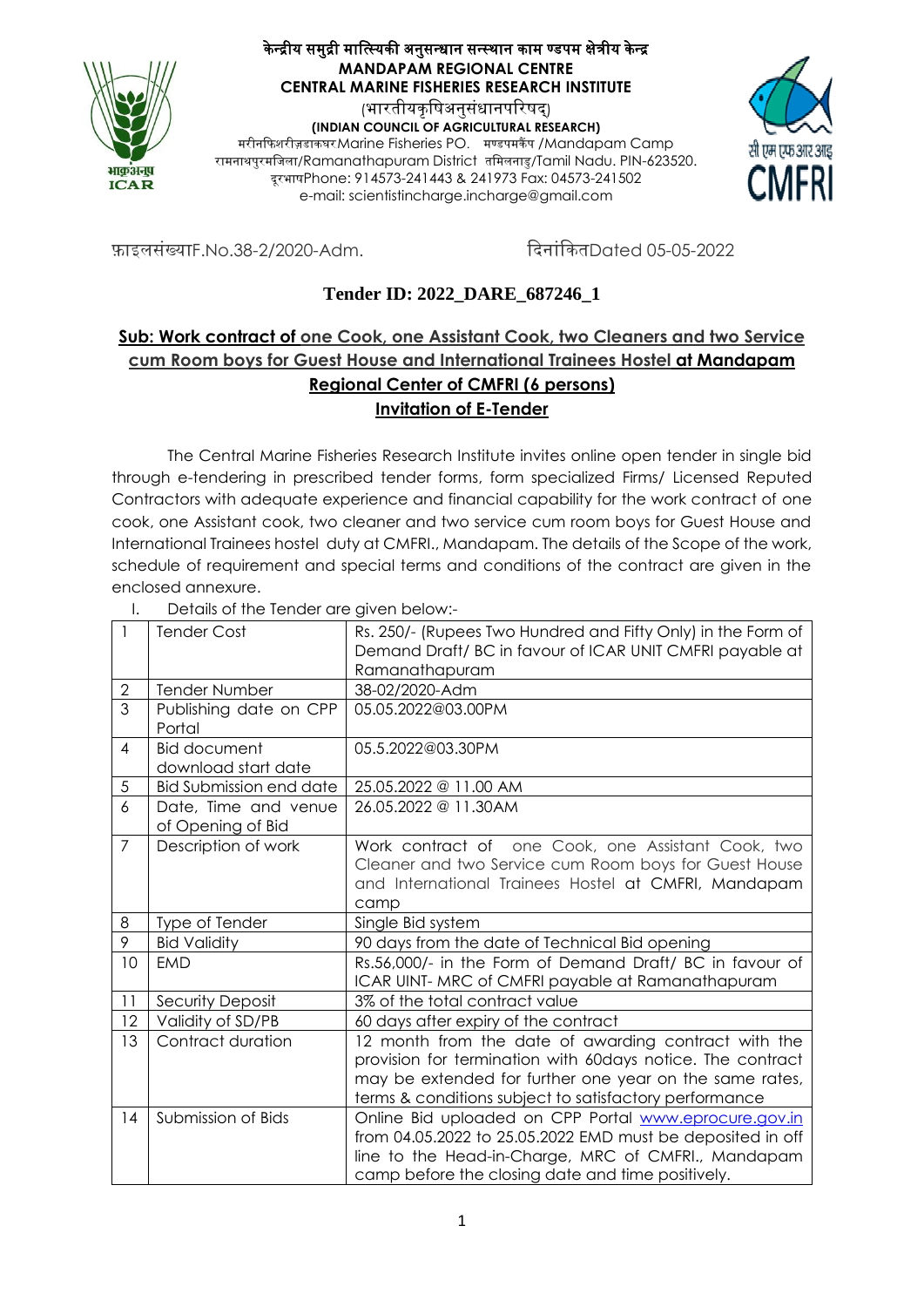II. Scope of the proposed work and other requirements connected to the contract, including the formats of the bids, terms and conditions of the contract etc. are enclosed to this Tender Invitation, as per the following details:-

|     | Schedule of work                          | Annexure I    |
|-----|-------------------------------------------|---------------|
| 2.  | Instruction to Bidders                    | Annexure II   |
| 3.  | Terms and Conditions of the Contract      | Annexure III  |
| 4.  | Documents to be uploaded in CPP Portal    | Annexure IV   |
| 5.  | <b>Technical Bid application</b>          | Annexure V    |
| 5.  | <b>Essentiality Certificate by Bidder</b> | Annexure VI   |
| -6. | <b>Integrity Pact</b>                     | Annexure VII  |
| 7.  | Financial Bid (BOQ)                       | Annexure VIII |
| 8.  | Draft Agreement                           | Annexure IX   |

- **III.** The entire tender document including Financial Bid in Annexure VI, are to be uploaded on CPP Portal [\(www.e.procure.gov.in/eprocure/app\)](http://www.e.procure.gov.in/eprocure/app). Original EMD must be deposited to the Head-in-Charge, MRC of CMFRI, Mandapam Camp, Ramanathapuram-623520 before the last date of submission of tenders on CPP Portal. Special instruction to the contractors/Bidders for the e-submission of the bids online through this e-procurement Portal is enclosed with the tender Document.
- **IV.** For any clarification/Amendment etc. with reference to above will be intimated by corrigendum through website at http**:/eprocure.gov.in/eprocure/app** and also in our website www.cmfri.org.in. Therefore bidder is advised to visit website regularly for further information. Individual items should be applied separately

Head-in-Charge, MRC of CMFRI, Mandapam Camp.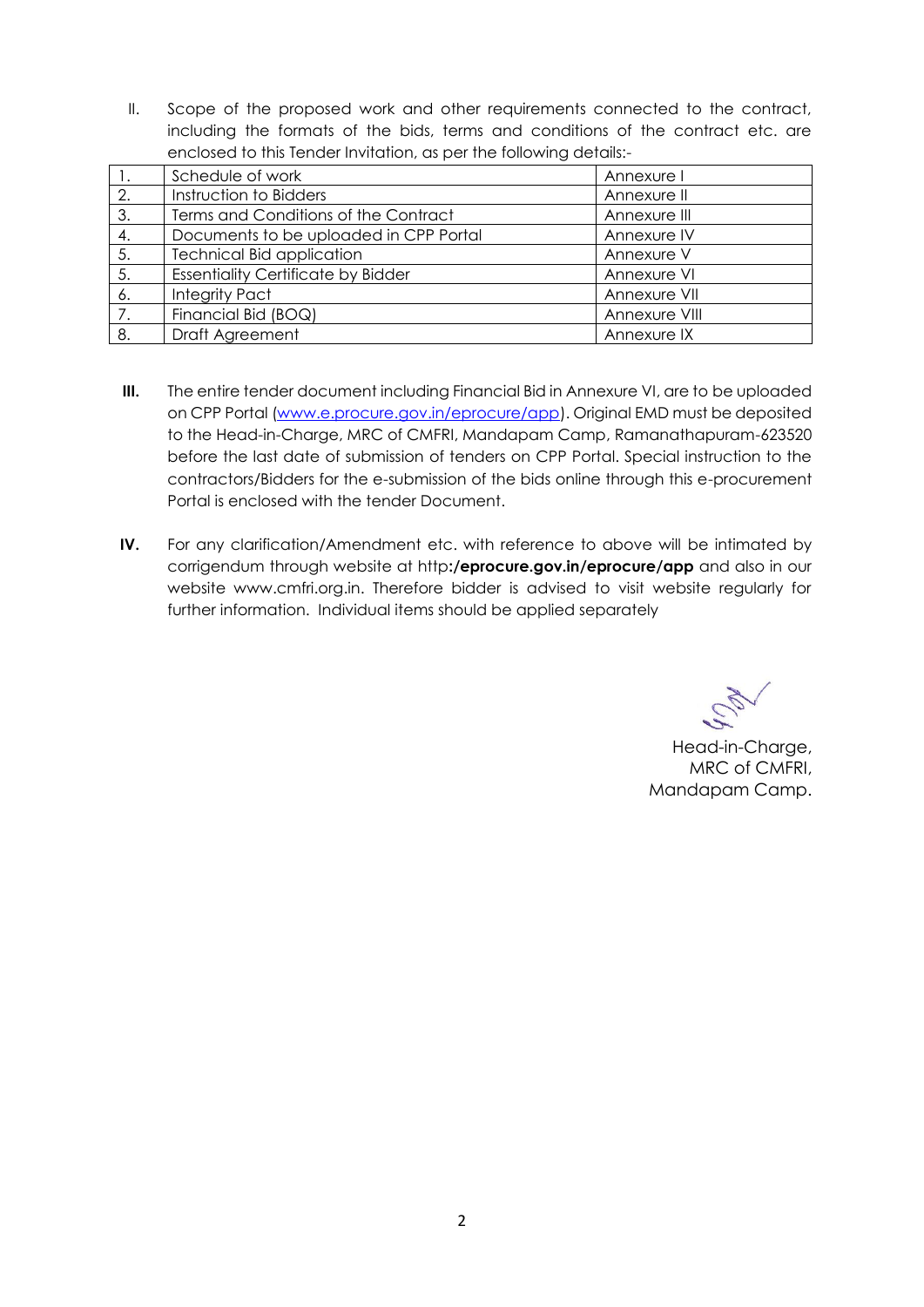#### **Annexure – I**

#### **Schedule of Work**

| 1            | Name of the Position                      | Cook                                                                                                                                                                                                                                                                                                                                                                                                                                                                                                                                                                                           |
|--------------|-------------------------------------------|------------------------------------------------------------------------------------------------------------------------------------------------------------------------------------------------------------------------------------------------------------------------------------------------------------------------------------------------------------------------------------------------------------------------------------------------------------------------------------------------------------------------------------------------------------------------------------------------|
|              | No of person required                     | INo.                                                                                                                                                                                                                                                                                                                                                                                                                                                                                                                                                                                           |
|              | Duties of Cook                            | To Preparation of Tea/Coffee, Snacks, Lunch<br>1.<br>and all types of food served in the Guest<br>House and International Trainee's Hostel.<br>To serving of Tea/Snacks/Lunch in the Guest<br>2.<br>House and International Trainee's Hostel.<br>Preparation of food in connection with<br>3.<br>meeting/seminar/workshop etc. as and when<br>required.                                                                                                                                                                                                                                        |
|              |                                           | 4. To provide catering service to the occupants<br>at the rates fixed by the Institute and shall not<br>charge more<br>5. Any other works specially entrusted as and                                                                                                                                                                                                                                                                                                                                                                                                                           |
|              |                                           | when needed.                                                                                                                                                                                                                                                                                                                                                                                                                                                                                                                                                                                   |
| $\mathbf{2}$ | Experience in cook                        | 5years experience in the relevant field                                                                                                                                                                                                                                                                                                                                                                                                                                                                                                                                                        |
|              | Name of the Position                      | <b>Assistant Cook</b>                                                                                                                                                                                                                                                                                                                                                                                                                                                                                                                                                                          |
|              | No. of person required                    | INo.                                                                                                                                                                                                                                                                                                                                                                                                                                                                                                                                                                                           |
|              | Duties of Assistant cook                  | To assist the Preparation of Tea/Coffee,<br>1.<br>Snacks, Lunch and all types of food served in<br>the Guest House and International Trainee's<br>Hostel.<br>To assist serving of Tea/Snacks/Lunch in the<br>2.<br>Guest House and International Trainee's<br>Hostel.<br>3.<br>To assist preparation of food in connection<br>with meeting/seminar/workshop etc. as and<br>when required<br>To assist provide catering service to the<br>4.<br>occupants at the rates fixed by the Institute<br>and shall not charge more.<br>Any other works specially entrusted as and<br>5.<br>when needed. |
|              | Experience in Assistant cook              | 3years experience in the relevant field                                                                                                                                                                                                                                                                                                                                                                                                                                                                                                                                                        |
| $\mathbf{3}$ | Name of the Position                      | Service cum Room Boys                                                                                                                                                                                                                                                                                                                                                                                                                                                                                                                                                                          |
|              | No of person required                     | 2Nos.                                                                                                                                                                                                                                                                                                                                                                                                                                                                                                                                                                                          |
|              | Duties of Service cum Room<br><b>Boys</b> | 1. To Serving of Tea/Snacks/Lunch in the Guest<br>House and International Trainee's Hostel.<br>2.<br>To keep the inner premises of the building<br>clean and attend to the services of the<br>occupants of Room / Dormitory.<br>3.<br>Any other works specially entrusted as and<br>when needed.                                                                                                                                                                                                                                                                                               |
| 4            | Name of the Position                      | Cleaners                                                                                                                                                                                                                                                                                                                                                                                                                                                                                                                                                                                       |
|              | No of person required                     | 2 Nos.                                                                                                                                                                                                                                                                                                                                                                                                                                                                                                                                                                                         |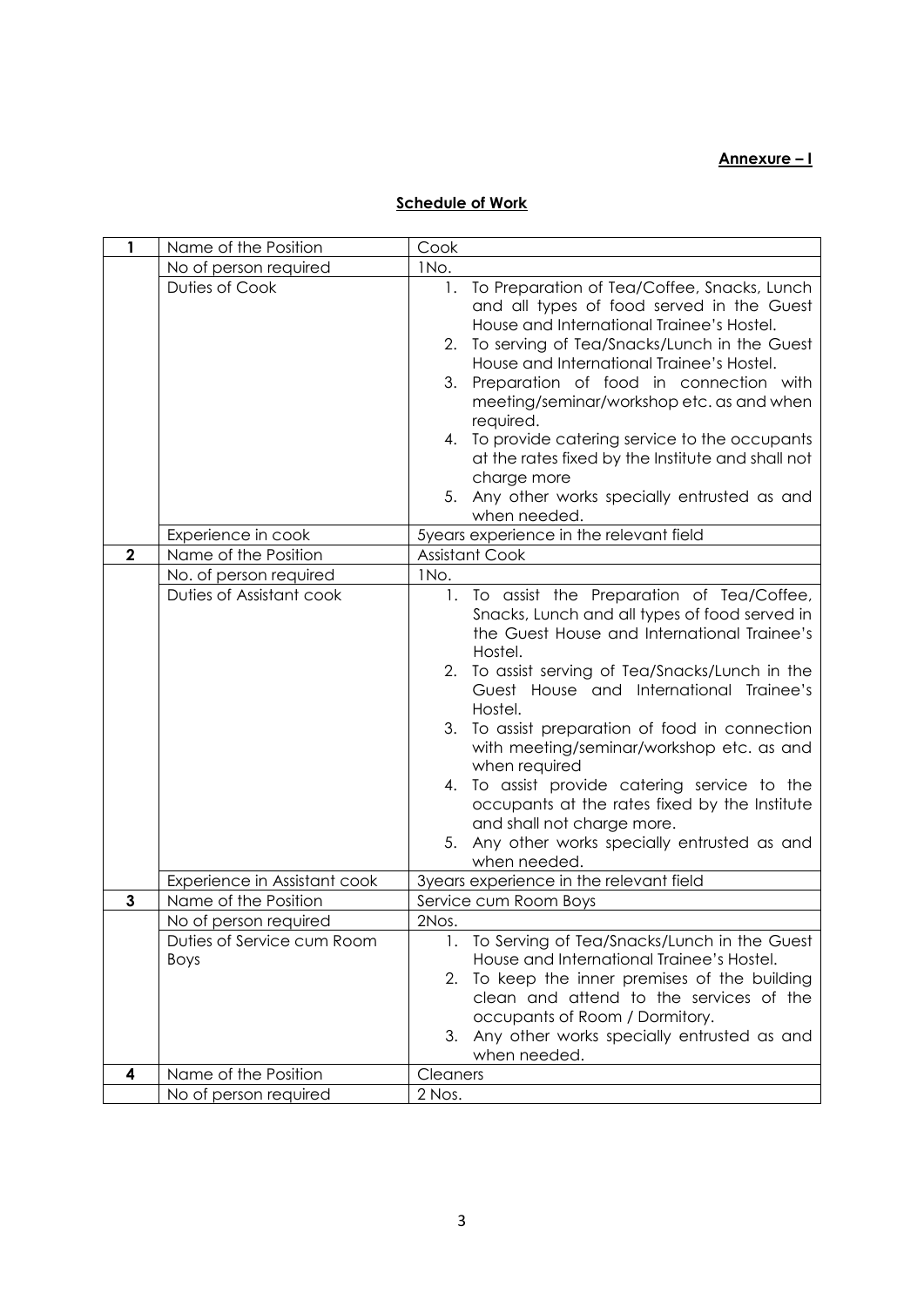| Duties of Cleaners | 1. Cleaning of inner premises of the building<br>clean and attend to the services of the<br>occupants of Room / Dormitory.           |
|--------------------|--------------------------------------------------------------------------------------------------------------------------------------|
|                    | 2. Daily cleaning and mopping of Rooms and<br>International Trainee's.                                                               |
|                    | 3. Daily cleaning of toilets, urinals and wash<br>basins etc.                                                                        |
|                    | 4. Cleaning & dusting of all walls, windows,<br>window panes, doors as well as all the<br>furniture in the office once in a month.   |
|                    | 5. Upkeep of the area around the Guest House<br>and International Trainees' Hostel including<br>sweeping of roads around the complex |
|                    | 6. Any other works specially entrusted as and<br>when needed.                                                                        |

NON

Head-in-Charge, MRC of CMFRI, Mandapam Camp.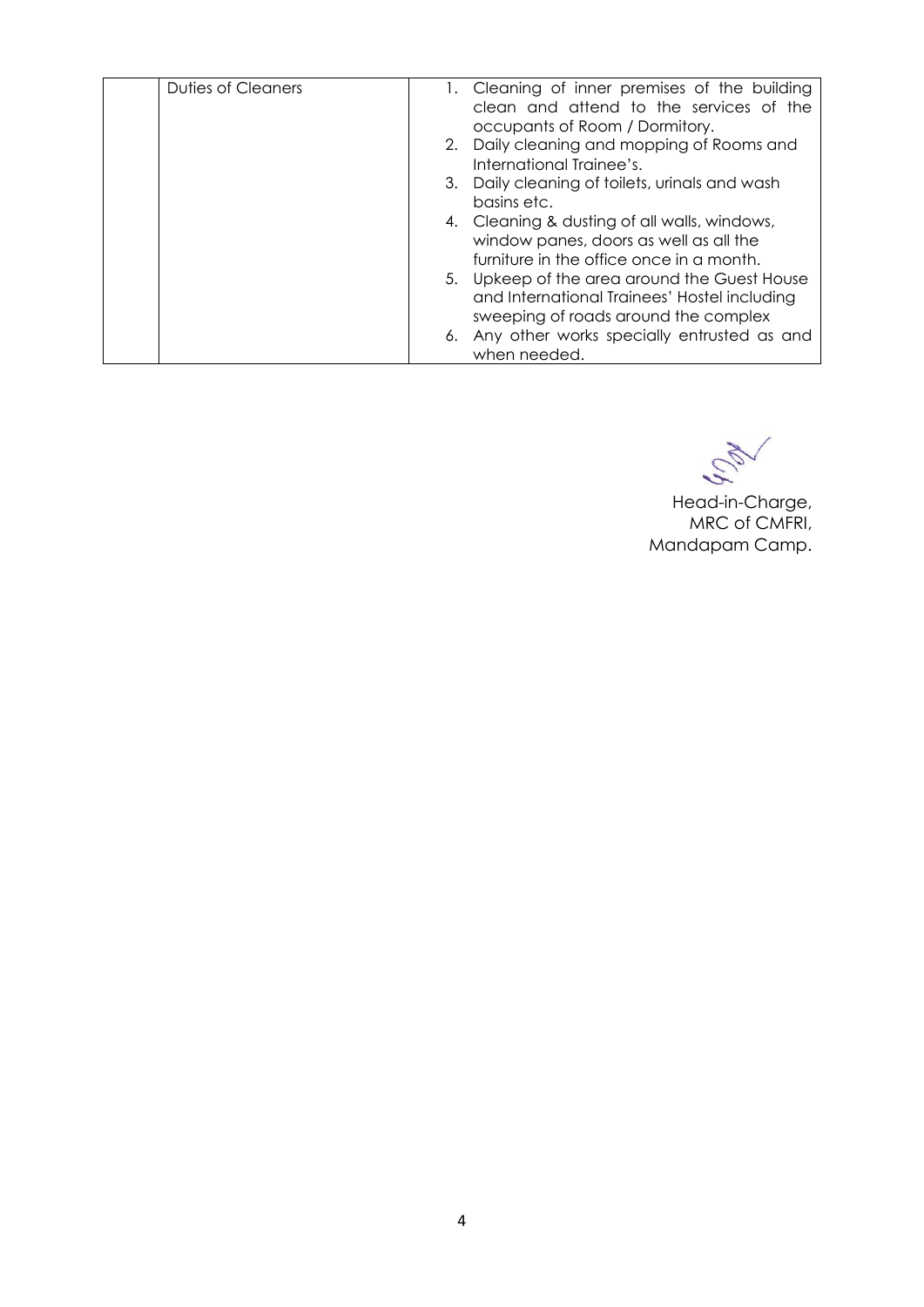## **Instruction to Bidders for the Work contract for engagement of one Cook, one Assistant Cook, two Cleaners and two Service cum Room boys for Guest House and International Trainees Hostel at Mandapam Regional Center of MRC of CMFRI, Mandapam Camp.**

- 1. The tender is in Single Bid System. **These bids duly filled will be submitted only online. No offline bids will be accepted by the CMFRI**. The bid must contain the scanned copy of EMD and all other requisite documents called for in the tender. Bids are to be uploaded on CPP Portal [\(www.eprocure.gov.in/eprocure/app\)](http://www.eprocure.gov.in/eprocure/app). **Original EMD must be deposited in off line with the Head-in-Charge, MRC of CMFRI, Mandapam Camp.** Special instruction to the bidders for the e-submission of the bids online through this eprocurement Portal are enclosed with the tender document.
- 2. Tenders are required to be submitted online with scanned copy of Earnest Money deposit (EMD) amounting to **Rs.56,000/-.The Original EMD must be deposited in off line with the Head-in-Charge, MRC of CMFRI, Mandapam Camp well before closing the date & time for submission of bids, in the form of Demand Draft drawn in favour of ICAR UNIT CMFRI payable at Ramanathapuram from any of the scheduled commercial Bank,** failing which the bid is liable to be rejected. No conditional bid will be accepted. The EMD will be refunded to the unsuccessful bidders as soon as practicable after a decision has been taken on the Tender and to the successful bidders after furnishing the required security deposit for the contract.
- 3. The tender must be in the prescribed format only and shall be accompanied with all other necessary documents. The firm shall also provide details of the wages/salaries payable to their work force. The Service Charge amount to be indicated in Indian Rupees both in words and figures in the prescribed proforma of Bill of Quantity (BOQ). The conditional offer (S) shall, in no case, be accepted.
- 4. **The Firm have to quote only the Service Charges per month in ₹ to be levied by them for providing the services. Service Charge shall be the primary criteria for selecting the firm. Bidders quoting less than TDS (2%) amount as service charges per month will not be considered and will be rejected. No change/revision whatsoever in service charges once quoted shall be admissible during the tenure of tender under any circumstances.**
- 5. **In case of tie in the lowest financial bid of Technically Qualified tenders, the firm who has scored highest mark in the following criteria will be considered for awarding of work contract:-**
- a) Average turnover of the firm during last three year
	- Exceeding 25lakhs &upto 75Lakhs –10Marks
	- Exceeding 75Lakhs &upto 1.5Crores –20Marks
	- Exceeding 1.5Crores -30Marks
- b) Experience of serving in Govt.(Centre/State),Departments/Autonomous bodies/PSUs/PSES/Bank& Insurance companies or their equivalent organizations of high repute:-
	- Exceeding 6months &upto 2years -10Marks
	- Exceeding 2year &upto 5year -20Marks
	- Exceeding 5year –30Marks
- c) Total No of people on their rolls
	- Exceeding 50&upto 150 -10Marks
	- Exceeding 150 &upto 250 -20Marks
	- Exceeding 250 30Marks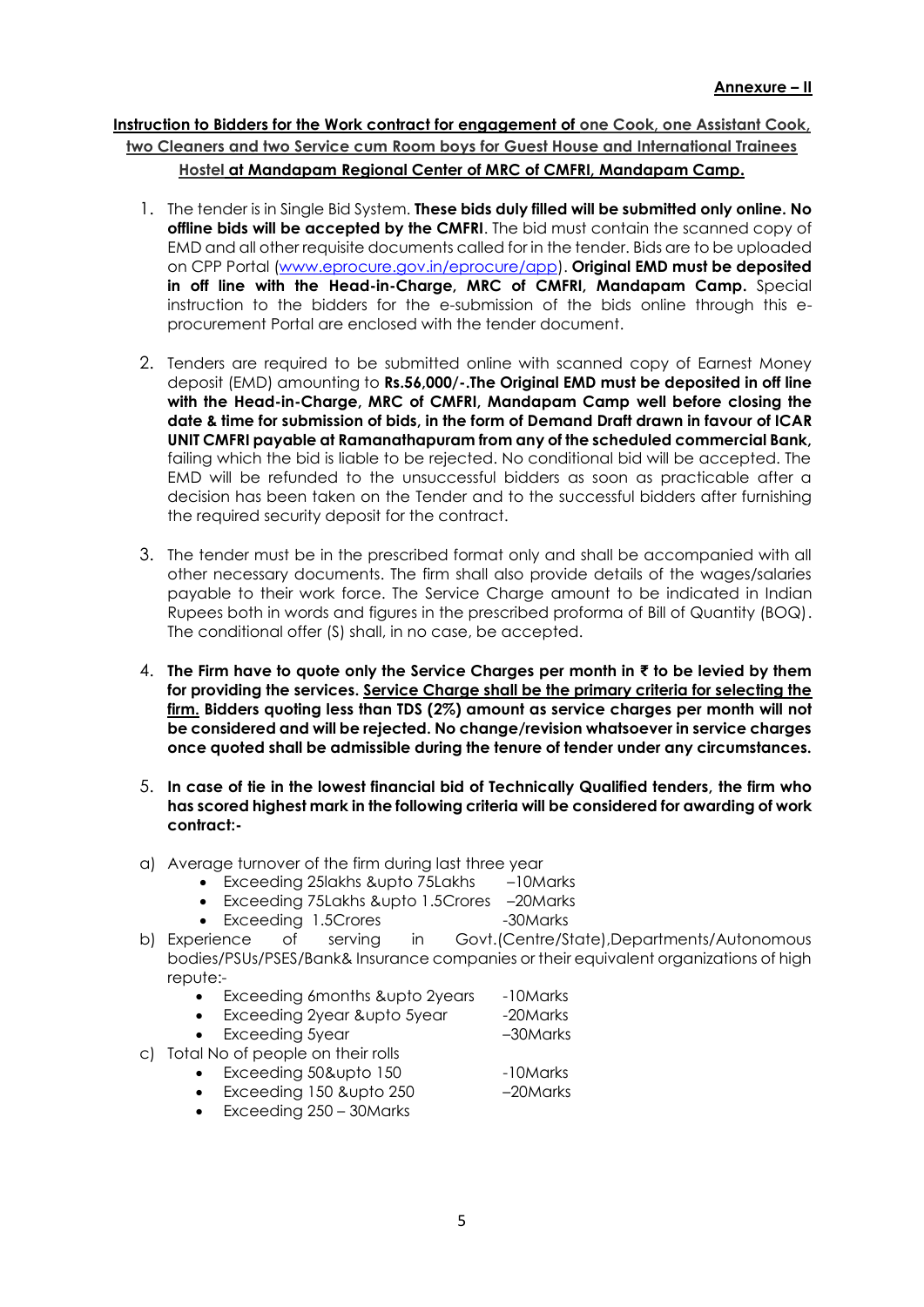- d) Quality related marks
	- ISO (upto 2 years) –05Marks

ISO (Exceeding 2years ) -10Marks

- 6. **In accordance with O.M. No. 29(1)/2014-PPD dated 28.01.2014 of Department of Expenditure, Ministry of Finance, bids quoting 'Nil' consideration/service charges shall be treated as unresponsive and will not be considered.**
- 7. The work shall normally be awarded to a single firm whose service charge is lowest meeting all scopes of work and fulfilling all the term and conditions of the tender. The CMFRI reserves the right to reject all or any of the quotations, and decision Director, CMFRI in the matter shall be final/binding. The successful bidder shall have to **deposit 3% of the total bid amount (quoted for full period) as performance security** and within the time frame indicated by the CMFRI.
- 8. Monthly wages to be paid to the contractual manpower will be as specified in BOQ of the tender document which will be reimbursed to the contractor on submission of the invoice. **The tendering agency shall be responsible for compliance of all statutory provisions relating to Minimum Wages, EPF & ESI in respect of personnel deployed by it to this office. Any statutory increase in VDAas and when revised by the Govt. of India is to be absorbed by the service provider and the same will be reimbursed to the service provider by the Institute.**
- 9. Payment of wages/salary of the workers would be made by the firm directly into the Bank Account of the worker through NEFT only.
- 10. No interest on Security Deposit and Earnest Money deposits shall be paid by the CMFRI to the tenderer.
- 11. The firm is being permitted to give tenders in consideration of the stipulations on the his part that after submitting his tenders, he will not change from his offer or modify the terms and conditions thereof. If the tenderer fail to observe and comply with the forgoing stipulation the aforesaid amount of EMD will be forfeited by the Institute. In the event of the offer made by the tenderer not being accepted, the amount of earnest money deposited by the tenderer will be refunded to him after he has applied for the same.
- 12. The performance security shall be valid till all contractual obligations are fulfilled by the firm. The same shall stand forfeited in case of cancellation of the contract for any breach of contract or for any deficiency in the performance noticed during the currency of the contract.
- 13. The tenderer are liable to be ignored if complete information as required is not given therein or if the particulars asked for in the schedules to the tenders is not fully filled in. Individual signing the tenders or other documents connected with the contract may specify whether he signs it in the capacity of (i) a sole proprietor of the Firm or constituted attorney of such sole proprietor, or (ii) a partner of the firm if it be partnership in which case he must have authority to refer to arbitration dispute concerning the business of the partnership whether by virtue of the partnership agreement of power of attorney or (iii) constituted attorney of the firm if it is a company.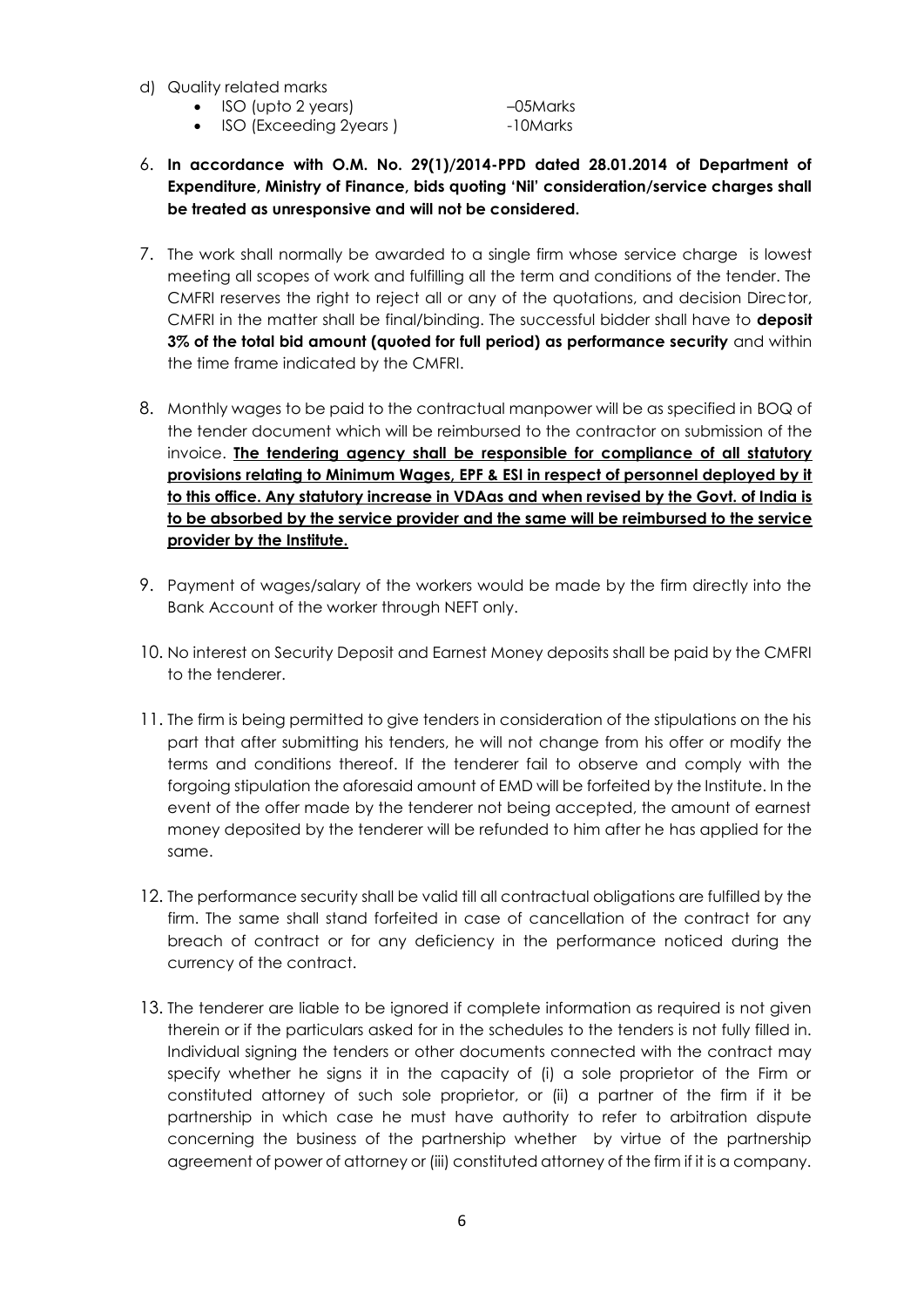- 14. In case of Partnership firms, where no authority has been given to any partner to execute the contract/agreement concerning the business of the Partnership, the tenders and all other related documents must be signed by every partner of the Firm. A person signing the tenders form or any other documents forming part of the contract on behalf of another shall be deemed to warranty that he has Authority to bind such other and if, on enquiry it appears that the person so signing had no authority to do so, the Institute shall without prejudice to other Civil and Criminal remedies cancel the contract and hold the signatory liable for all costs and damages. Each page of the tender and schedules to the tenderer and annexure, if any, signed by the tenderer.
- 15. Acceptance by the CMFRI will be communicated by fax/Telegram, letter or any other form of communication, Formal letter of the acceptance and work order of the Tenders will be forwarded as soon as possible, but the earlier instruction in the FAX/Telegram/Letter etc. should be acted upon immediately.
- 16. For any help for submission of online bids, bidders may visit "help for contractor" tab on the website [www.eprocure.gov.in.](http://www.eprocure.gov.in/)

Head-in-Charge, MRC of CMFRI, Mandapam Camp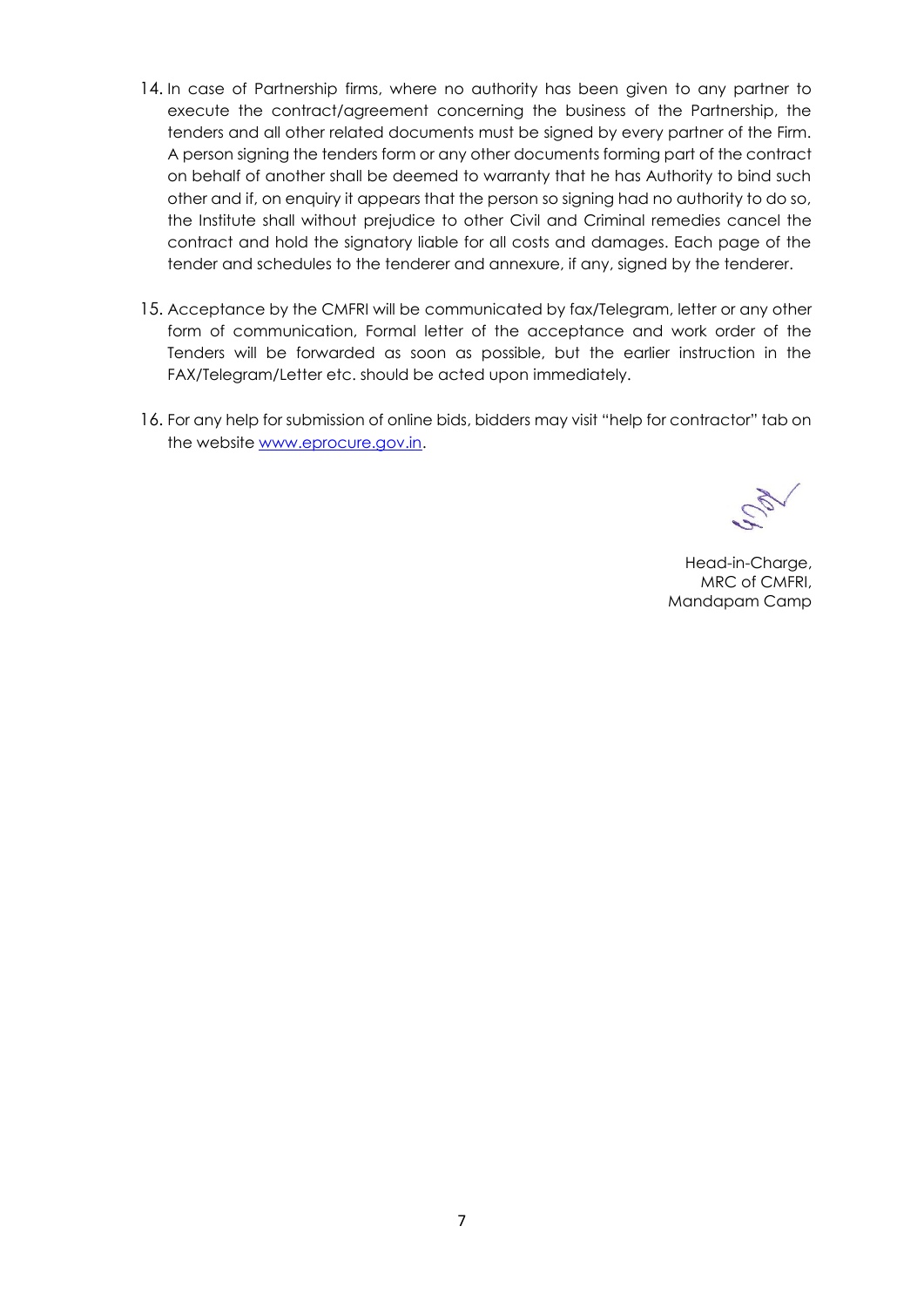#### **TERMS AND CONDITIONS OF THE CONTRACT**

- 1. The contract shall normally be awarded for a period of one year from the date of award or any shorter period that may be decided by the CMFRI. In case any shortcomings or deficiencies are noticed during the currency of contract period or any other contractual dispute, the contract can be terminated giving by a fortnights' notice. The decision of Director, CMFRI in this regard shall be final/ binding. The contract may be extended for another one year on the subject to satisfactory performance of the firm on same rate, terms and condition.
- 2. If the contract is terminated on the grounds of glaring shortcomings or deficiencies during the currency of its tenure including extended tenure, if any, the CMFRI shall have all rights to make suitable alternative arrangements for a period of 45 days from the date of such termination or till a new tender is finalized whichever is earlier and the difference in cost, if any, will be borne by the agency/contractor.
- 3. The service charges/rates quoted by the Agency shall be fixed for the period of the contract and no request for any change/modification shall be entertained before expiry of the period of the contract.
- 4. The CMFRI shall have no liability, financial or otherwise, for any harm/damage/injury caused to the manpower/machinery deployed by the firm in the course of performing work of this CMFRI. Neither the firm nor its workers shall have any claim on the CMFRI for compensation or financial assistance on this account. The firm shall be responsible for payment of wages, EPF & ESI and liabilities under Employees Compensation Act etc. directly to all workers account maintained by EPF & ESI as per prevailing Acts/orders as applicable. If any dispute arises between the firm and its manpower in the matter of wages or any service conditions the same will be settled amongst the agency and the workers engaged by it themselves. CMFRI in no case shall be a party to such a dispute. It shall be the responsibility of the firm to comply with the provisions of all Acts and Governments instructions. If any statutory provision of any statute is violated in general concerning the force employed and in regard to Welfare of the personnel engaged for the work on particulars, then the performance security will be confiscated and firm will be blacklisted.
- 5. The personnel deployed by the Agency should not have any police records/criminal cases against them. The Agency should make adequate enquiries about the character and antecedents of the persons whom they are deploying.
- 6. The persons posted to work should attend the work between 7.30 AM to 4.30 PM with one hour lunch break in the afternoon on all working days. In emergent situation, they should also work on holidays.
- 7. The person deployed shall be required to report for work at 7.30 AM to Guest House and International Trainee's Hostel should not leave before 4.30 PM. In case, person deployed is absent on a particular day or comes late/leaves early on three occasions, one-day wage shall be deducted.
- 8. The persons deployed for the work should be issued with proper uniform and I.D. card by the Service Provider for easy identification.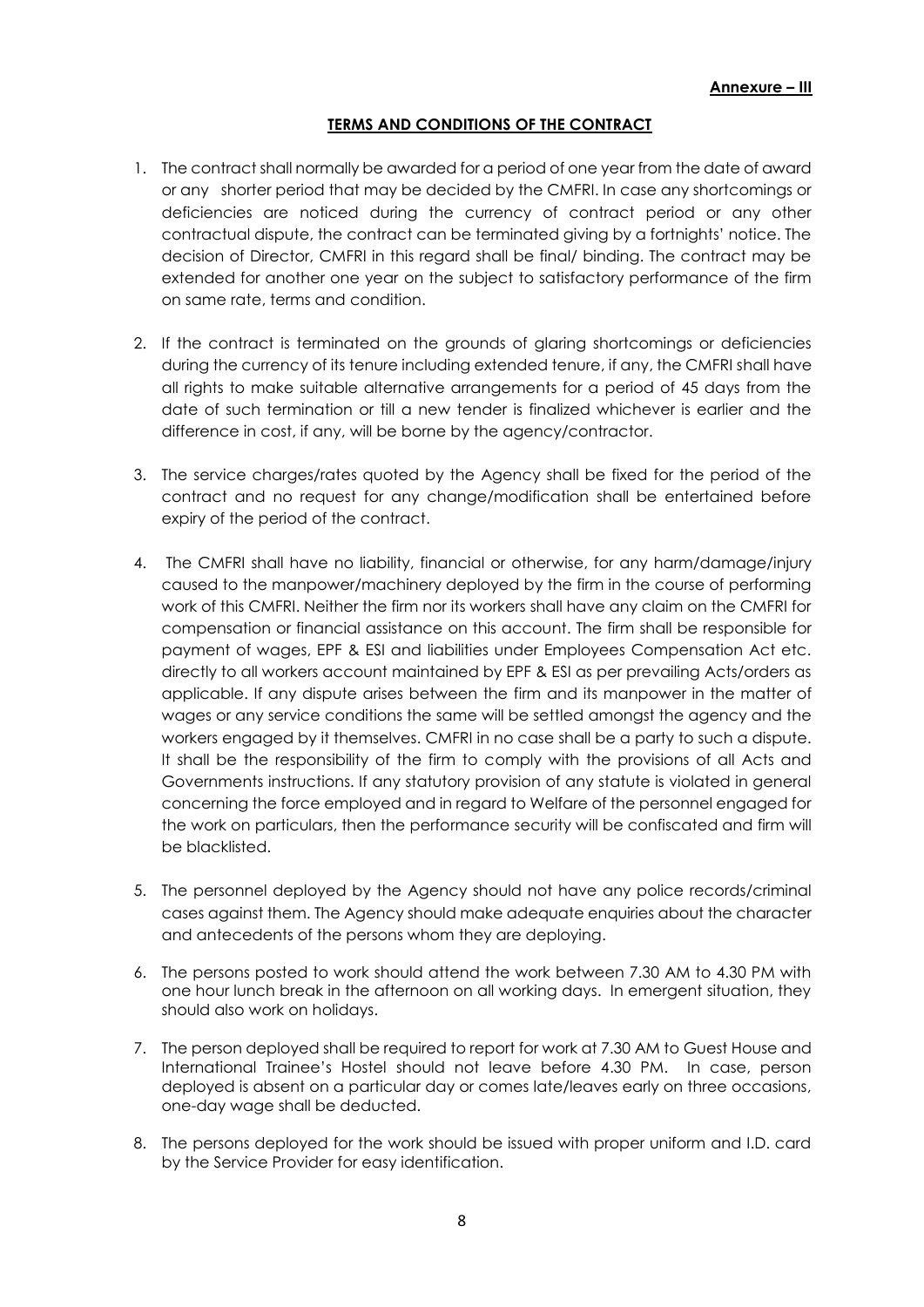- 9. The service provider/contractor should provide suitable replacement in case of absence of personnel.
- 10. That no right, much less a legal right shall vest in the contractor workers to claim/have employment or otherwise seek absorption in the CMFRI nor the contractor workers shall have any right whatsoever to claim the benefits and /or emoluments that may be permissible to paid the employees of the CMFRI. The worker will remain the employees of the Agency/contractors and will be the solely responsibility of the Agency. Therefore, there is no Master and servant relationship between the employees of the service provider and the CMFRI and further that the said personnel of the service provider shall not claim for any employment or absorption in the CMFRI by virtue of their engagement for this work.
- 11. The service provider's personnel's shall not claim any benefit/ compensation/ regularization/ absorption of services form the CMFRI under the provision of Industrial Disputes Act, 1947 or Contract Labour (Regulation & Abolition) Act, 1970 etc. Undertaking from the persons to this effect shall be required to be submitted by the service provider to CMFRI.
- 12. The Service provider's personnel shall not divulge or disclose to any person any details of office, operation process, technical know-how, security arrangements administrative and organizational matters as all of these are confidential in nature. The contractor shall ensure that none of the employees of the Agency/Contractor shall enter into any kind of private work at the Different Rooms of the CMFRI.
- 13. The Service Provider shall replace immediately any of its personnel, if not unacceptable to the CMFRI because of security risk, incompetence, conflict of interest and breach of confidentially or improper conduct upon receiving a written notice from any staff of the CMFRI.
- 14. The Service provider shall ensure proper conduct of its personnel in office premises, and enforce prohibition of consumption of alcoholic drinks/drugs, chewing of pan/Gutka, smoking, using speakers for listening to music and loitering without any work.
- 15. The damage caused, if any, to CMFRI property through the acts of the firm and/or by its workers shall be made good by the agency and decision of the CMFRI in this regard shall be final/binding. In case of any dereliction of duty, gross neglect and unintended damage caused by contractor or its staff or otherwise any harm done to the CMFRI, its properties its designated officials or other employees, the contractor shall be liable to make good the loss or pay compensation, refund expenditure legal/judicial proceedings as well as pay penalty with the Director, CMFRI may deem, fit.
- 16. The Firm shall be responsible for making timely payment of due wages to the workers employed depositing of EPF with EPF through ECR and ESI contribution. A copy of ESI Challan and ECR indicating name of the workers with their EPF contribution will be submitted by the firm to the CMFRI as proof. If any complaint is received with regard to these matters, the action will be taken against the firm and concerned authorities will be asked to take legal action against the Firm. CMFRI will not at all be liable.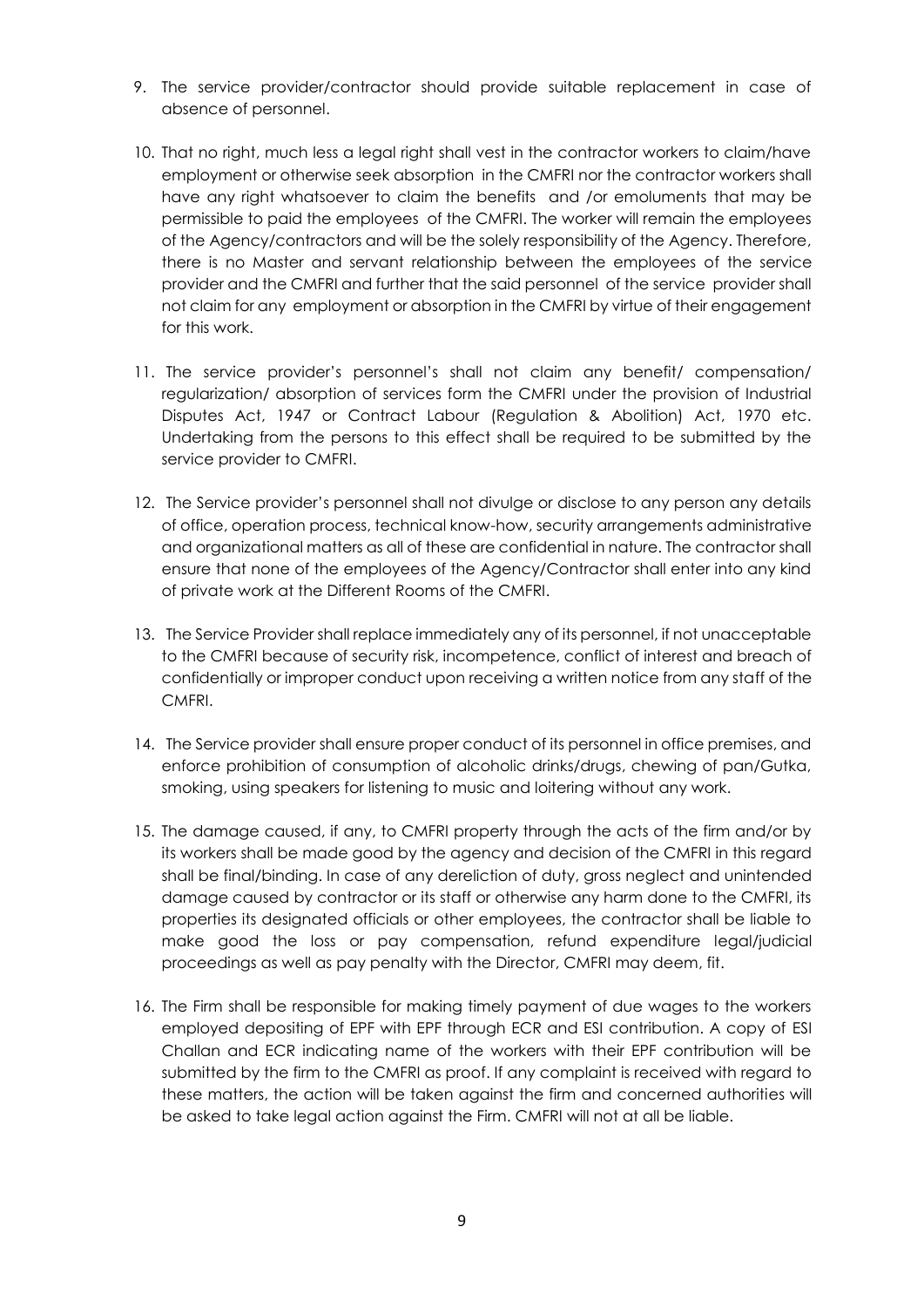- 17. The contractor shall be responsible for all injury and accident to persons employed by him while on duty. It is Desirable that all employees are covered under an insurance cover and as per various acts and laws governing the same.
- 18. The Contractor shall keep himself fully informed of all acts and laws of the Central and State Government, all orders, decrees of statutory bodies, tribunal having jurisdiction or authority, which in any manner may affect their engaged or employed staff and anything related to carry out the work. All the rules & regulations and bye laws laid down by the local bodies and any other statutory bodies shall be adhered to, by the contractor, during the execution of work.
- 19. In the event of any loss being occasioned to the CMFRI on account of the negligence of the Duty by the Agency/Contactor's employees, the Agency/Contractor shall make good the loss sustained to the CMFRI either by replacement or on payment by adequate compensation.
- 20. The Agency/Contractor shall not appoint sub-contractor to carry out any obligation under the Contract and under such case agreement will be declared as void and such act of contractor will be taken as breach of Contract and resultantly his Security Deposit shall be forfeited and contract shall be terminated.
- 21. The Director, CMFRI reserves the right to reduce or terminate the period of contract and to extend its duration in the interest of the CMFRI for any justifiable reasons.
- 22. **Minimum wages including VDA shall be paid to the workers by the agency/Contractor at the rate fixed by the Chief Labour Commissioner (C), Govt. of India from time to time and as per the minimum wages Act. The contractor shall also pay all such benefits to its employees as envisaged under various acts and laws like ESIC Act, EPF & MP Act, Taxes etc.** The Contractor shall also ensure compliance of all laws and/or to be made applicable and ICAR-CMFRI shall not be liable for the same and the contractor will indemnify ICAR-CMFRI in all respects.

## 23. **AVAILABILITY OF REGISTERED OFFICE OF SERVICE PROVIDER: The bidders Register Branch office should be in Tamil Nadu. Otherwise the participating bid will be disqualified. DOCUMENTARY EVIDENCE TO BE SUBMITTED.**

- 24. The Agency/Contractor shall abide by all laws of the Land including Labour Laws, Company act, tax deduction liabilities, Welfare measures of its employees and all other obligations that enjoy in such cases and other not essentially enumerated and defined therein. Though any such onus shall be exclusive responsibility of the Contractor, and it shall not involve the CMFRI in any way whatsoever.
- 25. The CMFRI reserves the right to ask and requires the contractor to remove any person deployed by him without assigning any reasons/notice.
- 26. The Agency/Contractor shall be responsible for the good conduct and behaviour of its employees. If any employee of the Agency/Contractor is found misbehaving with the CMFRI staff or other staff of Agencies working in CMFRI, the Agency/Contractor shall immediately withdraw such employees forthwith at their own risk and responsibility.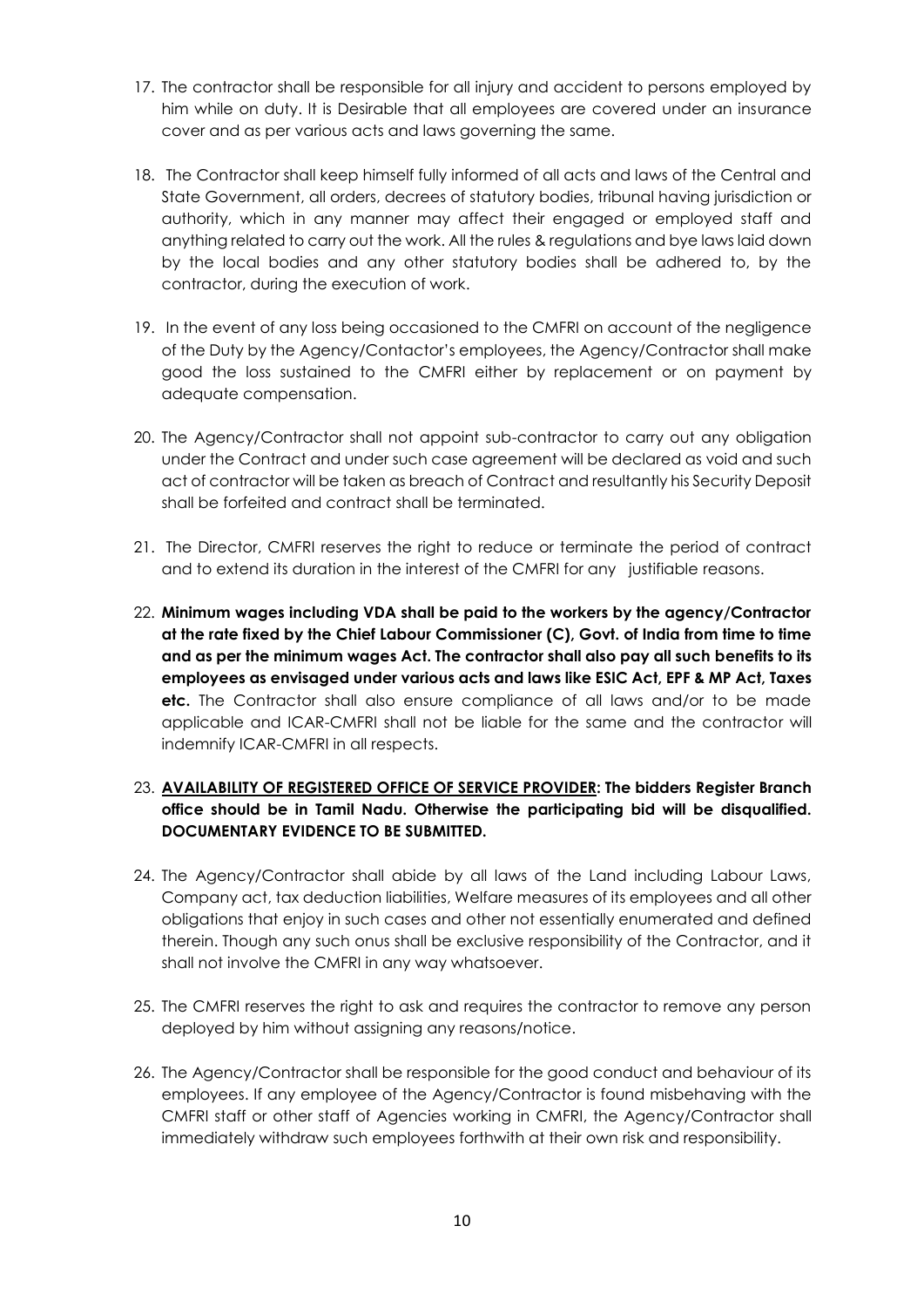- 27. The Contractor shall in no case pay his employees less than the minimum mandatory rates per day/months as announced by the State Govt. of Central Labour Commissioner from time to time. The payment should be made directly in to the Bank Account of the worker through NEFT and copy of statement of NEFT should be enclosed with the monthly bill.
- 28. Successful Tenderer will have to enter a detailed contract agreement with ICAR on nonjudicial stamp paper of Rs.500/- (Rupees five hundred only). **(Draft Agreement is enclosed as Annexure- IX).**
- 29. The tendering agency shall also liable for depositing any taxes, levies, cess etc. on account of service rendered by it to the Central Marine Fisheries Research Institute to the statutory authorities concerned from time to time.
- 30. Tax at Source (TDS) shall be deducted as per the provisions of the Income Tax Department, as amended from time to time and a certificate to this effect will be provided to the agency.
- 31. In case, the Service Provider/Agency fails to comply with any statutory/taxation liability under appropriate law, and as a result thereof the Institute is put to any loss/obligation, monitory or otherwise, the Institute will be entitled to get itself reimbursed out of the outstanding bills or the Performance Security Deposit of the agency, to the extent of the loss or obligation in monetary terms.
- 32. Good & Service tax or any other tax applicable or made applicable after awarding the contract in respect of this contract shall be payable by the contractor. The Institute will not entertain any claim whatsoever in this respect.
- 33. In case of breach of any terms and conditions attached to this contract, the Security Deposit of the contracting agency will be liable to be forfeited by the ICAR-CMFRI besides annulment of the contract.
- 34. The terms and conditions stipulated in the tender documents and enclosed herewith, shall be part of agreement.
- 35. The duration of the contract shall be initially for one year and extendable upto maximum two years on same rate, terms and conditions if the performance of agency is found satisfactory. The contract can be terminate even earlier by giving two months prior notice by either party in writing an account of any of the following reasonsi) On account of unsatisfactory performance.
	- ii) Breach of Contract clauses (s).
	- iii) Persistently neglecting to carry out his obligations under the Contract.

## 36. **The total service charge of the work contract should not be less than TDS (2%) amount of work contract.**

37. The Director, CMFRI has the right to debar the agency and forfeit the performance Security for a suitable period in case, he fails to honor the contract without sufficient ground.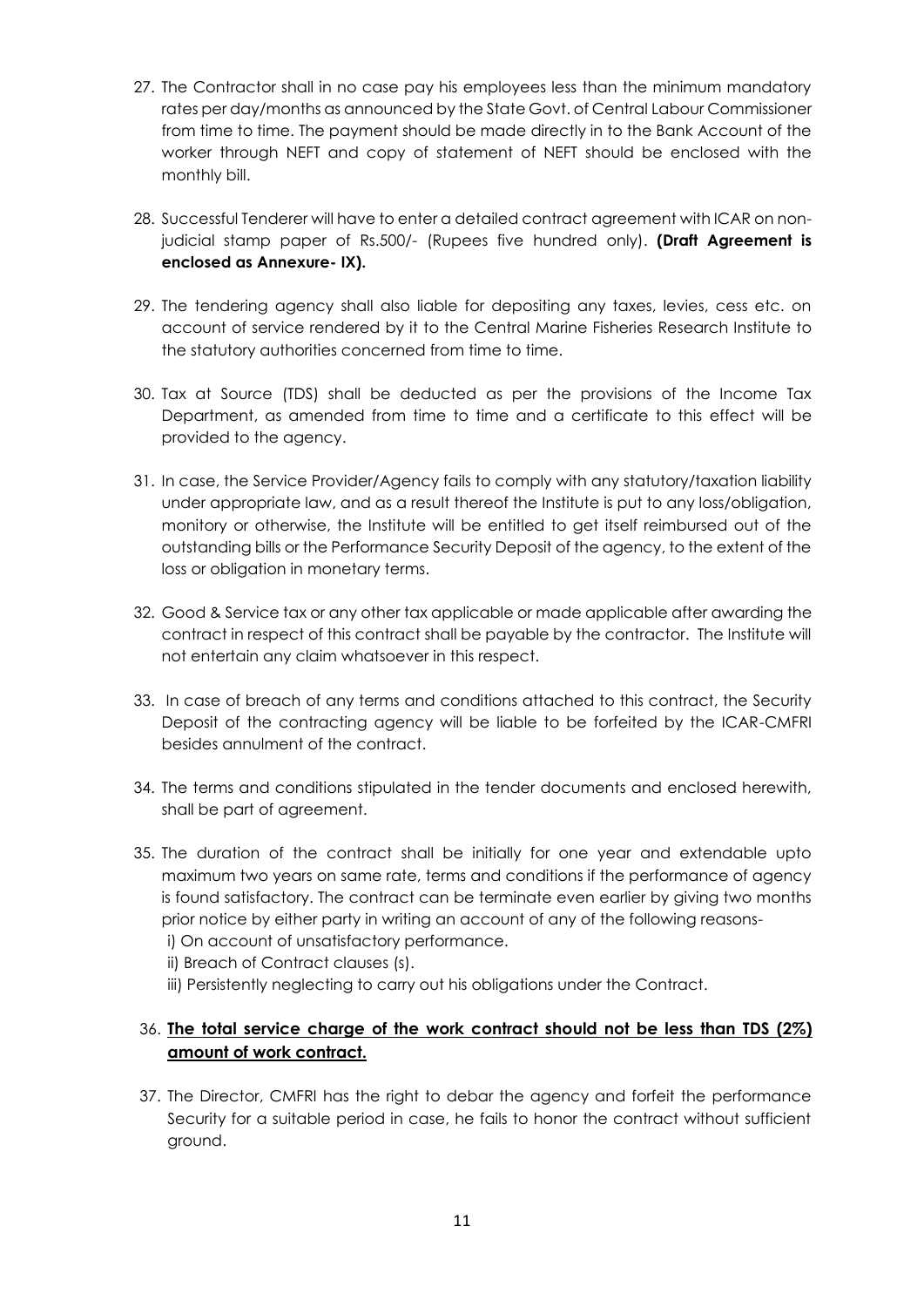#### **LIQUIDATED DAMAGES CLAUSE:**

- 1. An amount equivalent to two days of contract amount subject to a minimum of Rs. 500/- will be levied as liquidated damages per day. Whenever and wherever it is found that the work is not up to the mark in any Section. It wiII be brought to the notice of the supervisory staff of the firm by CMFRI and if no action is taken within **one hour** liquidated damages clause will be invoked.
- 2. Any misconduct/misbehaviour on the part of the manpower deployed by the agency will not be tolerated and such person(s) will have to be replaced immediately. The Director, Institute reserves the right to reject any or all Tenders in whole or in part without assigning any reasons therefore. The decision of Director, Institute shall be final and binding on the contractor/agency in respect of any clause covered under the Contract.

Head-in-Charge, MRC of CMFRI, Mandapam Camp.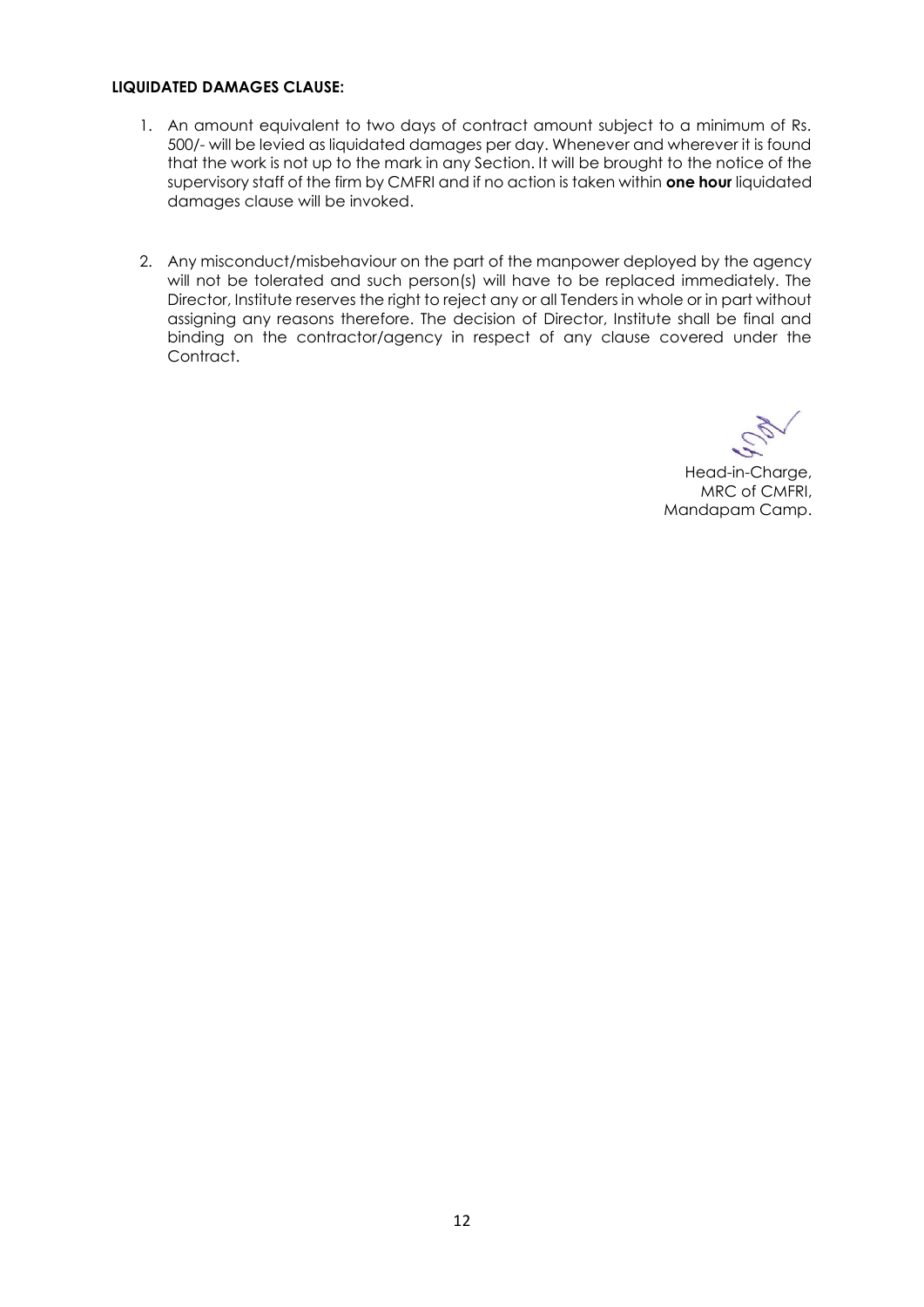#### **Annexure - IV**

#### **Documents to be uploaded in CPP Portal**

| S. No. | Description                                                                                 | Details to be given by the Bidder                                                                                    |  |  |
|--------|---------------------------------------------------------------------------------------------|----------------------------------------------------------------------------------------------------------------------|--|--|
| 1.     | Technical Bid application (in Annexure-V)                                                   | Scanned copy must be uploaded.<br>Failing which bid will be disqualified.                                            |  |  |
| 2.     | Establishment<br>Registration<br>Shop<br>&<br>Certificate.                                  | Scanned copy must<br>be uploaded.<br>Failing which bid will be disqualified.                                         |  |  |
| 3.     | Firm's details (Corporate Body, Company,<br>Proprietorship, Partnership etc.)               | Scanned copy must<br>be uploaded.<br>Failing which bid will be disqualified.                                         |  |  |
| 4.     | GST Registration Certificate issued by the<br>Competent Authority                           | Scanned copy must be uploaded. Failing<br>which bid will be disqualified.                                            |  |  |
| 5.     | EPF & ESI Registration Certificate                                                          | Scanned copies must be uploaded.<br>Failing which bid will be disqualified.                                          |  |  |
| 6.     | PAN Number                                                                                  | Scanned copy must be uploaded. Failing<br>which bid will be disqualified.                                            |  |  |
| 7.     | <b>Experience Details</b>                                                                   | Scanned copy must be uploaded. Failing<br>which bid will be disqualified.                                            |  |  |
| 8.     | <b>EMD Details</b>                                                                          | Scanned copy must be uploaded. Failing<br>which bid will be disqualified.                                            |  |  |
| 9.     | Financial Status <i>i.e</i> Certified Annual Turn<br>over details for the last three years. | Scanned copy must be uploaded. Failing<br>which bid will be disqualified.                                            |  |  |
| 10.    | Essential Certificate<br>the<br>bidder<br>by<br>(Prescribed proforma as per Annexure VI)    | Scanned copy must be uploaded. Failing<br>which bid will be disqualified.                                            |  |  |
| 11.    | Integrity Pact Certificate by the bidder<br>(Prescribed proforma as per Annexure -<br>VII)  | Scanned copy of duly certified/signed<br>Integrity Pact must be uploaded. Failing<br>which bid will be disqualified. |  |  |
| 12.    | Bill of Quantity (BOQ) in Excel<br>Annexure- VIII                                           | BOQ must be uploaded.<br>Failing which bid will be disqualified.                                                     |  |  |
| 13.1   | DRAFT Agreement- for information                                                            | No need to upload alongwith Tender                                                                                   |  |  |

#### **NOTE:**

**ALL NECESSARY CERTIFIED DOCUMENTS IN SUPPORT OF THE DETAILS FOR SL.NO.1 TO 8 MUST ACCOMPANY THE BID. THE BID IS LIABLE TO BE REJECTED IN CASE DOCUMENTS ARE NOT UPLOADED ON CPP PORTAL/DOCUMENTS ARE INCOMPLETE IN CASE ANY CERTIFICATION/REGISTRATION HAS ALREADY EXPIRED BUT IS YET TO BE RENEWED. ONLY ESSENTIAL AND NECESSARY VALID DOCUMENTS ARE TO BE UPLOADED IN THE TECHNICAL BID. PLEASE AVOID UPLOADING OF EXTRANEOUS AND IRRELEVANT DOCUMENTS WHICH UNNECESSARY CAUSES CONFUSION WHICH MAY RESULTS IN DISQUALIFICATION OF THE BID IN SHEER CONFUSION.**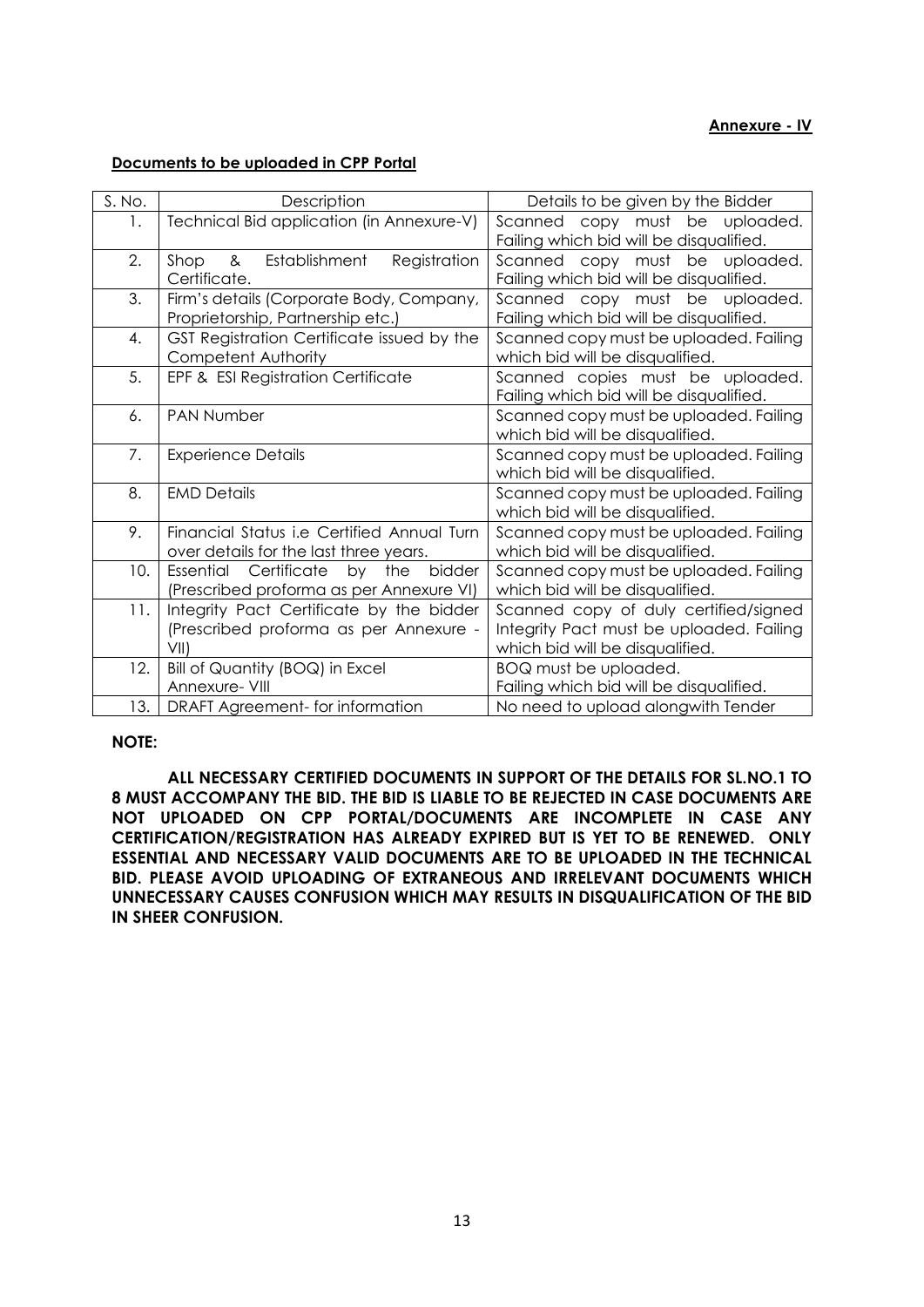#### **TECHNICAL BID APPLICATION FOR PROVIDING COOK, ASSISTANT COOK, CLEANERS AND SERVICE CUM ROOM BOYS FOR GUEST HOUSE AND INTERNATIONAL TRAINEE'S HOSTEL STAFF AT MANDPAM REGIONAL CENTRE OF CMFRI, MANDAPAM CAMP.**

| 1.   | Name &full address of the tendering<br>agency/contractor                                                      |         |
|------|---------------------------------------------------------------------------------------------------------------|---------|
| 2.   | Name & Telephone No. of the<br>representative of the<br>agency/contractor                                     |         |
| 3.   | Registration number with date of<br>Shop & Establishment Registration<br>Certificate of the agency/contractor |         |
| 4.   | Bank account details of the<br>agency/contractor                                                              |         |
| 5.   | <b>GST Registration No.</b>                                                                                   |         |
| 6.   | EPF Registration No.                                                                                          |         |
| 7.   | ESI Registration No.                                                                                          |         |
| 8.   | <b>PAN Number</b>                                                                                             |         |
| 9.   | Details of EMD (DD No., Date & Name<br>of Issuing Bank)                                                       |         |
| 10.  | Average turnover of firm/agency for<br>the last 3years (with financial year                                   | 2019-20 |
|      | wise details)                                                                                                 | 2020-21 |
|      |                                                                                                               | 2021-22 |
| 11.1 | No of years of experience for<br>supplying manpower services to<br>Central/State govt.                        |         |
| 12.  | Total number of peoples on the rolls<br>of the agency/contractor as on<br>tender date                         |         |
| 13.  | ISO Certification (No. of years)                                                                              |         |

Date:

Signature & seal of the Tenderer Stamp/Seal of the Firm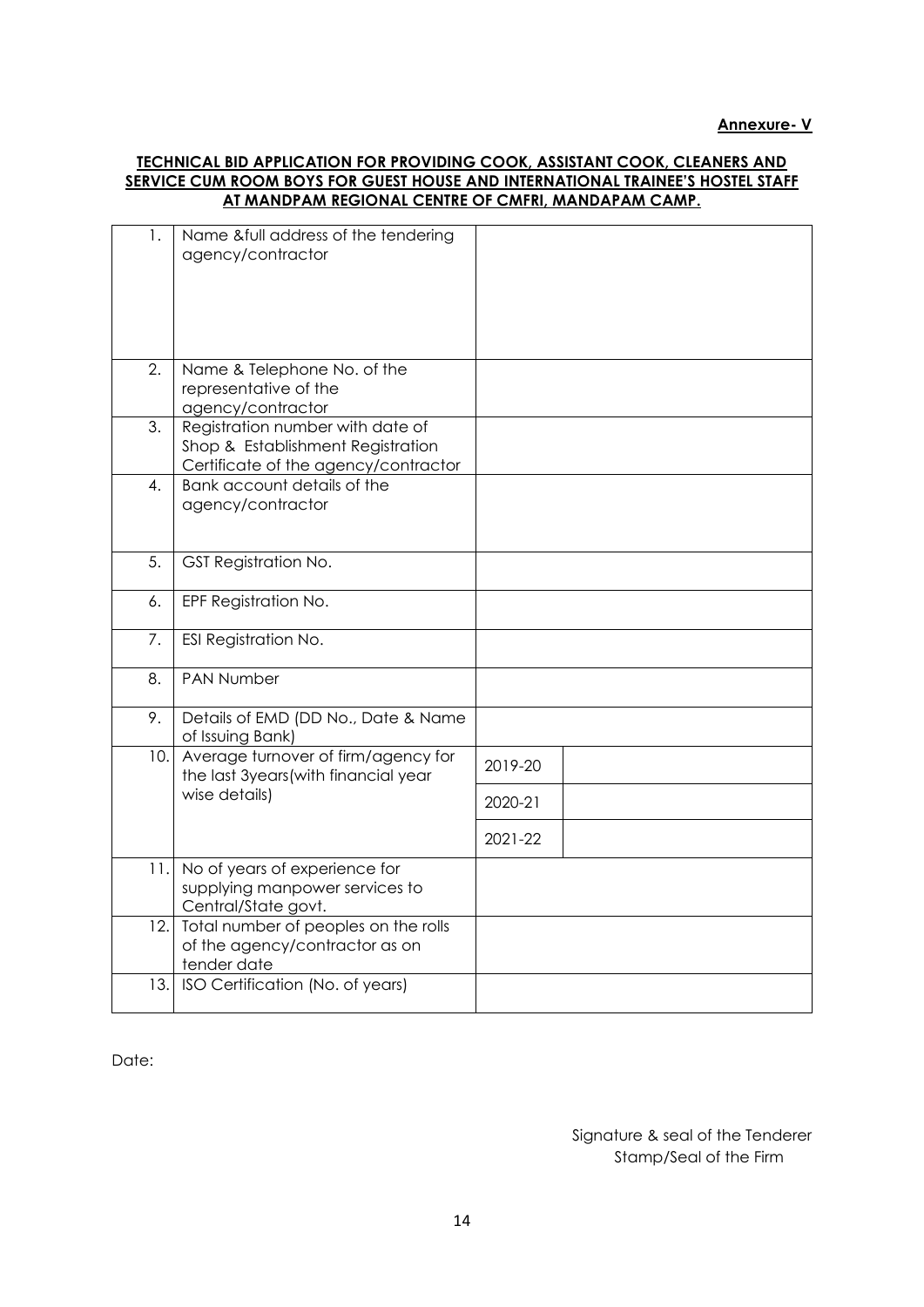#### **Annexure -VI**

#### **(Essential certificate given by the bidder as a part of Technical Bid)**

To

The Head-in-charge, MRC of CMFRI, Mandapam camp.

It is confirmed that I/We have fully under stood the scope of work and all other requirements for the Work contract for engagement of Cook, Assistant Cook, Cleaners and Service cum Room Boys for Guest House and International Trainee's Hostel, MRC of CMFRI, Mandapam Camp. For detail understanding the scope of work.

- 1. I/We hereby agree to the terms and conditions of the contract as detailed in the tender document.
- 2. I/We undertake that the documents enclosed herewith are genuine and no material/facts have been concealed or suppressed.
- 3. I/We are not blacklisted by any Government organization.
- 4. I/We also understand that the contract is liable to be cancelled if found to be obtained through fraudulent means or by concealment of information/facts.

This offer is made to be valid for acceptance by CMFRI within 90 days from the date of opening of the Bid.

Date:

Signature & seal of the Tenderer Stamp/Seal of the Firm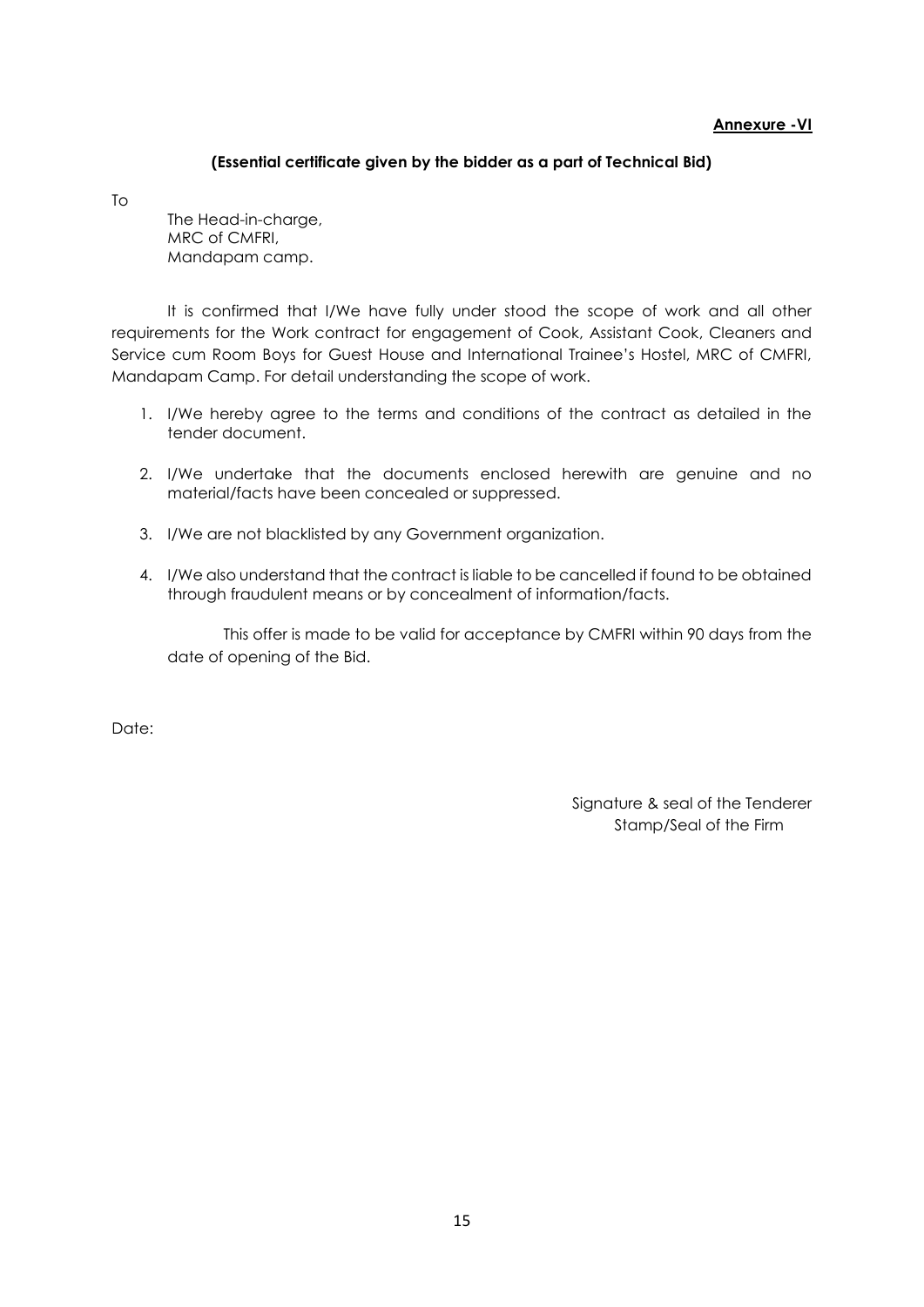#### **Integrity Pact Certificate should be given by the bidder as a part of Technical Bid**

The integrity Pact essentially envisages an agreement between the prospective vendors/bidders and the buyer, committing the persons/officials of both sides, not to resort to any corrupt practices in any aspect/stage of the contract. Only those vendors/bidders, who commit to such a pact with the buyer, would be considered competent to participate in the bidding process. The essential ingredients of the Pact include:

- i) Promise on the part of Procuring Entity to treat all the bidders with equity and reason and not to seek or accept any benefit, which is legally available.
- ii) Promise on the part of bidders not to offer any benefit to the employees of the Procuring Entity not available legally and also not to commit any offence under Prevention of Corruption Act, 1988 or Indian Penal Code 1860.
- iii) Promise on the part of bidders not to enter into any undisclosed agreement or understanding with other bidders with respect to prices, specifications, certifications, subsidiary contracts; etc.
- iv) Bidders to disclose the payments to be made by them to agents/brokers or any other intermediary; vii) Bidders to disclose any past transgressions committed over the specified period with any other company in India or Abroad that may impinge on the anti corruption principle;
- v) Integrity Pact lays down the punitive actions for any violation.
- vi) Integrity Pact (IP) would be implemented through a panel of Independent External Monitors (IEMs) : Shall be appointed by the organization in consultation with Central Vigilance Commission. Names and contact details of the Independent External Monitor(s) should be listed in Notice Inviting Tender (NIT). The IEM would review independently and objectively, whether and to what extent parties have complied with their obligations under the Pact. Government of India organizations and Public Sector Undertakings desirous of implementing Integrity Pact are required to select at most three persons (below the age of 70 (seventy) years) of high integrity and reputation as Independent External Monitors (IEM) after due diligence and forward to the CVC for its approval. Only those officers of Government of India Departments or Public Sector Undertakings, who have retired from top management positions, would be considered for appointment as IEM, provided they are neither serving or retired from the same organization. Eminent persons, retired judges of High/Supreme Courts, executives of private sector of considerable eminence could also be considered for functioning as Independent External Monitors. The appointment of Independent External Monitors would be for an initial period of three years and could be extended for another term of two years (maximum tenure of five years). Names and contact details of the Independent External Monitor(s) should be listed in Notice Inviting Tender (NIT).
- vii) In tenders meeting the criteria of threshold value/nature of procurement: Integrity Pact clause and format should be included in the Bid Documents. Each page of such Integrity pact proforma would be duly signed by Purchaser's competent signatory. All pages of the Integrity Pact are to be returned by the bidder (along with the technical bid) duly signed by the same signatory who signed the bid, i.e. who is duly authorized to sign the bid and to make binding commitments on behalf of his company. Any bid not accompanied by Integrity Pact duly signed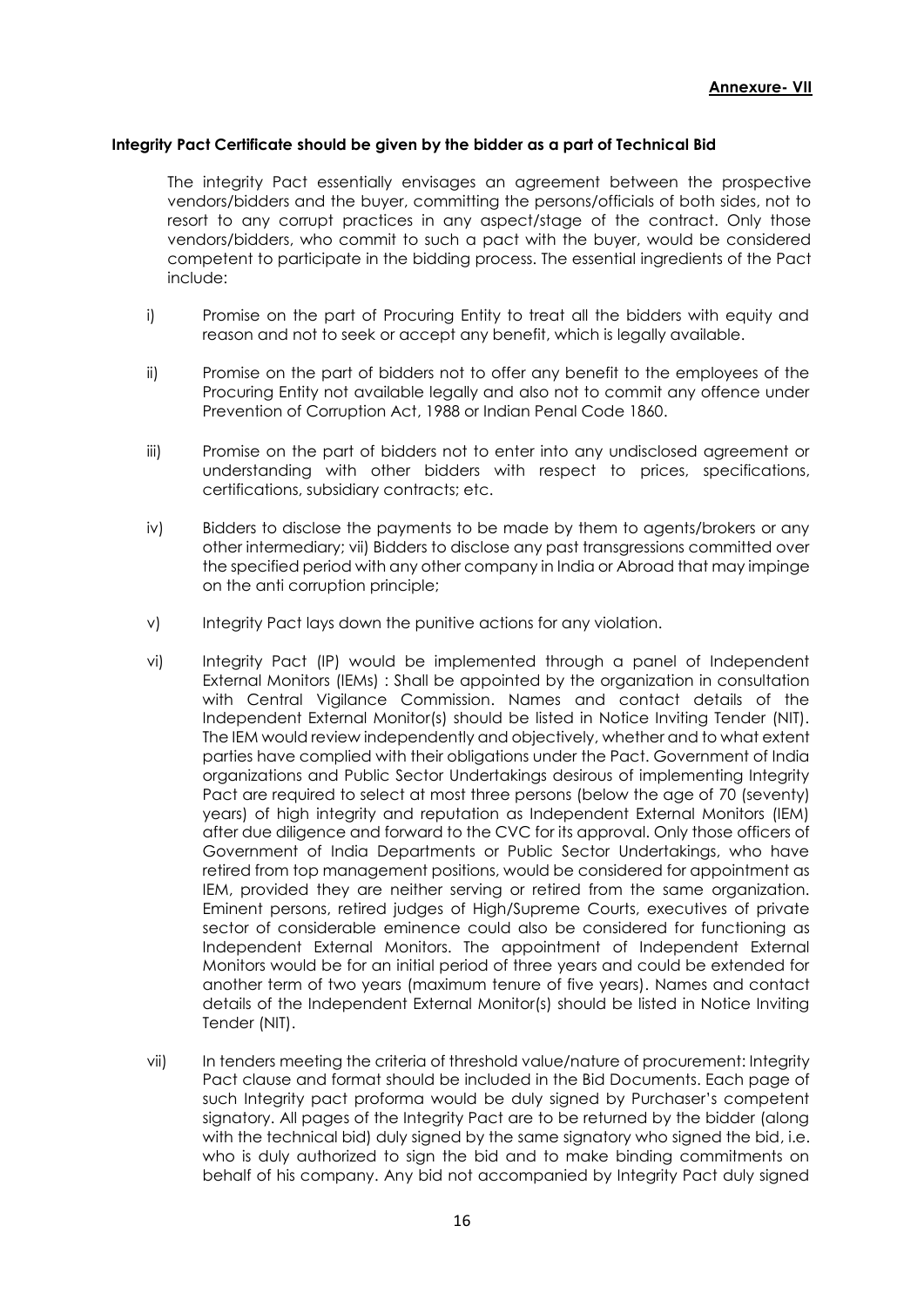by the bidder shall be considered to be a non-responsive bid and shall be rejected straightway.

viii) Role/Functions of IEMs: The Monitors would not be subject to instructions by the representatives of the parties and should perform their functions neutrally and independently. They would review independently and objectively, whether and to what extent parties have complied with their obligations under the Integrity Pact. For this purpose, they would have access to all contract documents/books of accounts of the bidders in case of any allegation of violation of any provisions of the Integrity Pact or payment of commission, whenever required. The IEMs will have the option to participate in such meetings among the parties related to the project provided such meetings could have an impact on the contractual relations between the parties. Ideally all IEMs of an organization should meet once every two months to take stock of ongoing tendering process. The IEMs would examine all complaints received by them and give their recommendations/views to the designated officer of the Procuring Entity, at the earliest. The Monitors would also inform the Procuring Entity, if they notice or have reason to believe, a violation of the Integrity Pact. They may also send their report directly to the Central Vigilance Commission, in case of suspicion of serious irregularities requiring legal/administrative action. At least one IEM would be invariably cited in the NIT. However for ensuring the desired transparency and objectivity in dealing with the complaints arising out of any tendering process, the matter should be examined by the full panel of IEMs, who would look into the records, conduct an investigation, and submit their joint recommendations. The recommendations of IEMs would be in the nature of advice and would not be legally binding. IEMs may not be equated with consultants in the Procuring Entity. Their role is independent in nature and the advice once tendered would not be subject to review. The role of the Chief Vigilance Officer (CVO) of Procuring Entity shall remain unaffected by the presence of IEMs. A matter being examined by the IEMs can be separately investigated by the CVO, if a complaint is received by him or directed to him by the CVC.

Date:

Signature & Seal of the Tenderer/Firm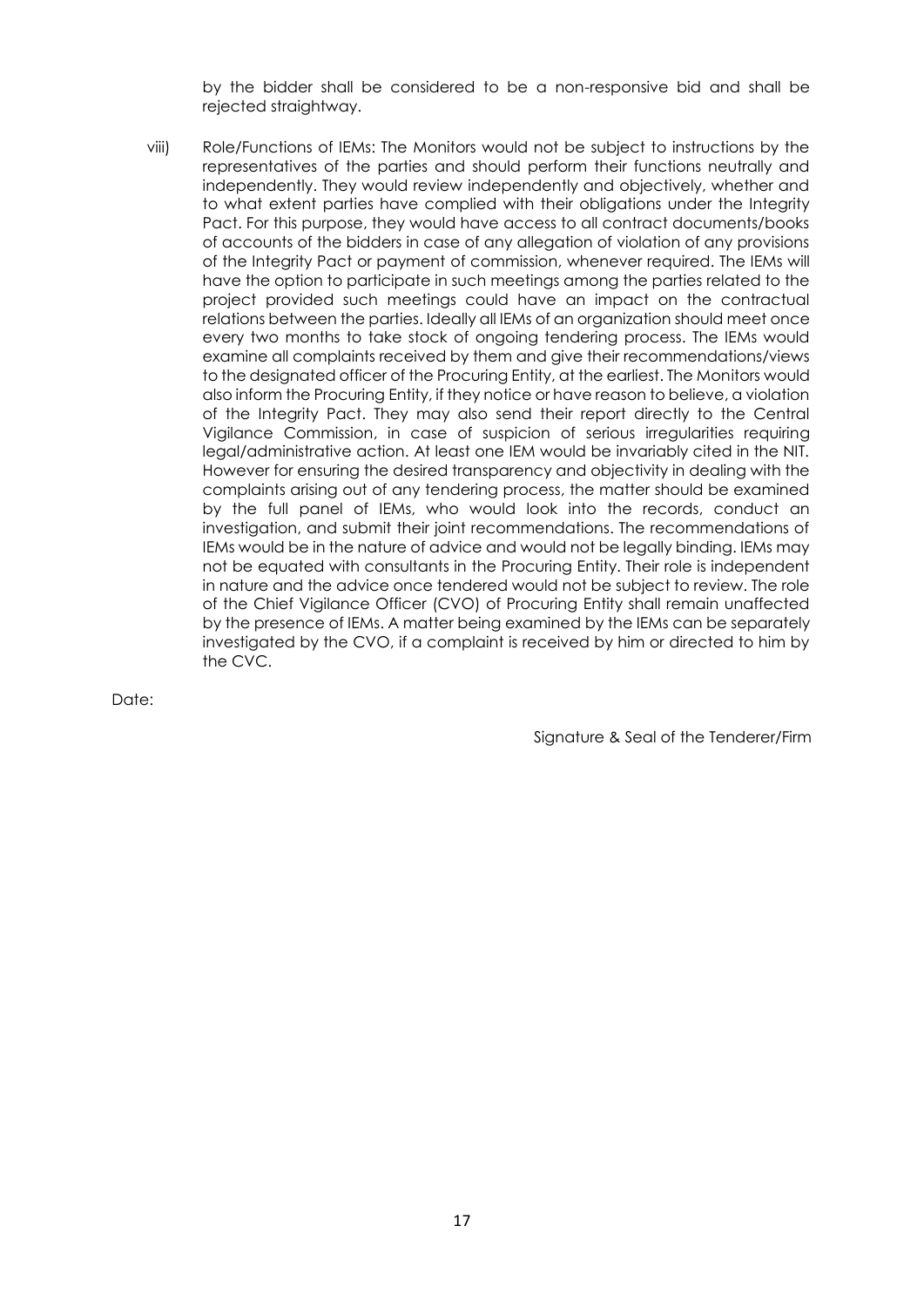## **BoQ for the work contract of engagement of one Cook, one Assistant Cook, two Cleaner and two Service cum Room boys for Guest House and International Trainees Hostelat Mandapan Regional Center of CMFRI.**

| Tender Inviting Authority | : The Head-in-Charge, MRC of CMFRI,<br>Mandapam camp                                                                                             |
|---------------------------|--------------------------------------------------------------------------------------------------------------------------------------------------|
| Name of the Work          | : Engagement of one Cook, one Assistant Cook, two Cleaner and<br>two Service cum Room boys for Guest House and International<br>Trainee's Hostel |
| Ref No.                   | $:38-2/2020$ -Adm                                                                                                                                |

Bidder Name and Address:

| $\overline{\mathsf{S}}$ .<br>No. | <b>Monthly</b><br>minimum wages<br>as per minimum<br>wages<br>prescribed by<br>Ministry of<br>Labour &<br>Employment,<br>Govt. of India<br>vide order<br>No.1/4 (1)/2022-<br>LS-II dated<br>31.03.2022<br>(30days)-<br><b>Agriculture</b><br>sector. | Number<br>of<br>Persons  | Rate<br>per<br>month<br>for 1<br>person | <b>EPF</b><br>13% | ESI<br>3.25% | Service<br>Charges | <b>GST</b><br>18% | Total<br>Amount<br>per<br>month | Total<br>Amount<br>per year |
|----------------------------------|------------------------------------------------------------------------------------------------------------------------------------------------------------------------------------------------------------------------------------------------------|--------------------------|-----------------------------------------|-------------------|--------------|--------------------|-------------------|---------------------------------|-----------------------------|
| $\mathbf{1}$                     | Cook<br>(skilled)                                                                                                                                                                                                                                    | $\mathbf{1}$             |                                         |                   |              |                    |                   |                                 |                             |
| $\overline{2}$                   | Asst., cook<br>(Unskilled)                                                                                                                                                                                                                           | $\overline{\phantom{a}}$ |                                         |                   |              |                    |                   |                                 |                             |
| 3                                | Cleaners<br>(unskilled)                                                                                                                                                                                                                              | $\overline{2}$           |                                         |                   |              |                    |                   |                                 |                             |
| 4                                | Service cum Room<br>boys (unskilled)                                                                                                                                                                                                                 | 2                        |                                         |                   |              |                    |                   |                                 |                             |
|                                  | Total amount for one year in words:-                                                                                                                                                                                                                 |                          |                                         |                   |              |                    |                   |                                 |                             |

• The service provider will pay the applicable minimum wages to the employees as & when revised by the Govt. of India time to time.

- Applicable tax like income tax/TDS etc. will be deducted from the bill/source.
- $\bullet$  The payment of wages should be paid on or before  $8<sup>th</sup>$  of the completion of succeeding month.
- The bill should have submitted to this office after payment of EPF, ESI contribution etc.,

Signature & Seal of the Tenderer/Firm with date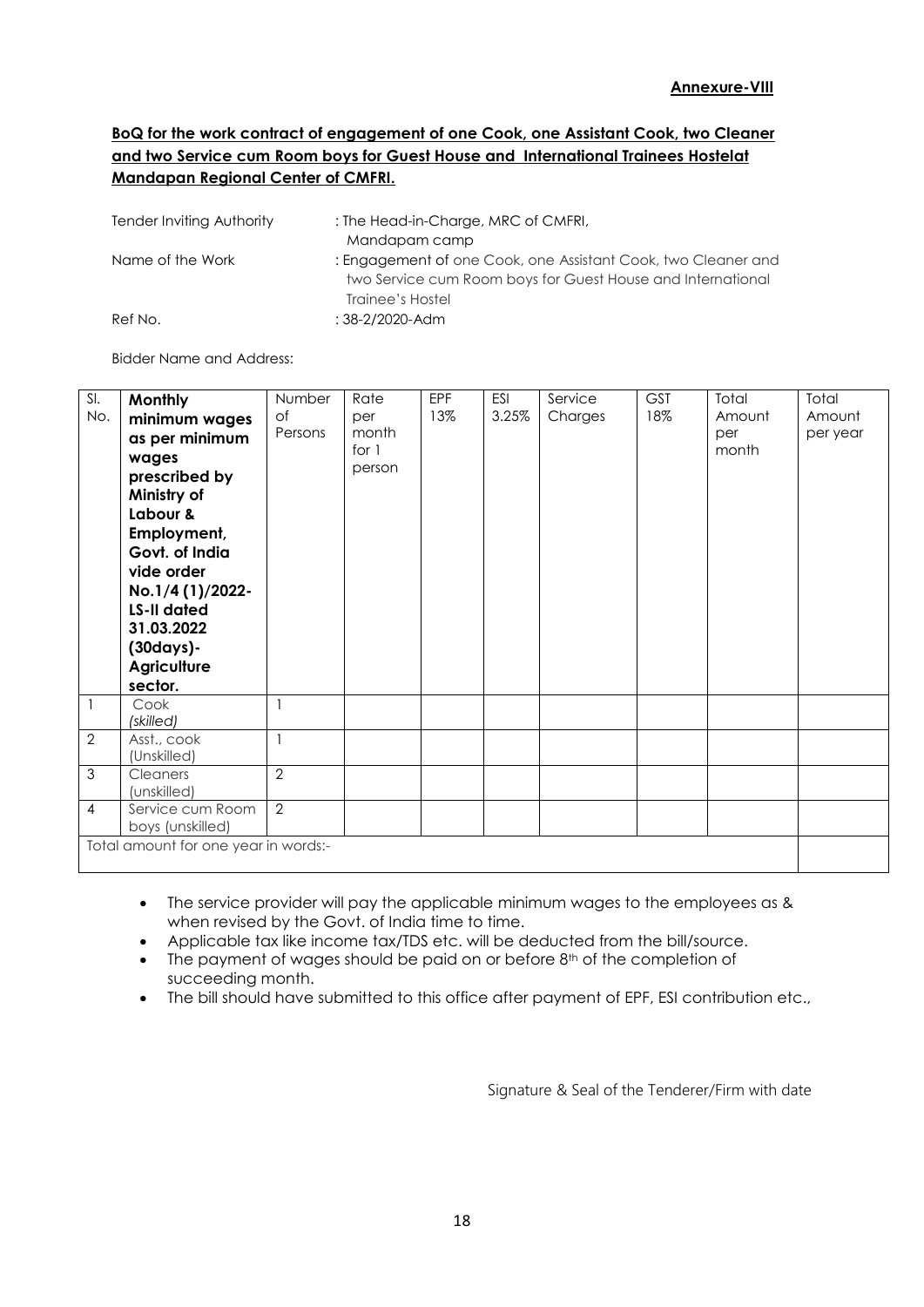#### **ANNEXURE IX**

#### **AGREEMENT (SPECIMEN)**

This agreement is made at ………………… (Place) on ………….(month)……….(year) …………. Day of between Central Marine Fisheries Research Institute (hereinafter called Institute) through Head of Office (designation of the Competent Authority in the **Institute**)……….. Which term shall include its successors, assignees etc. on the first part and …………………………………………………………………………. (name and address of the firm)…………………………….., hereinafter called the **Firm**) which term shall include its authorized representatives, successor, assignees etc. on the other part.

Whereas the Central Marine Fisheries Research Institute has decided to assign the annual work contract for ……………………………….(nature of work)……………. at Central Marine Fisheries Research Institute, ……………………………….(location) @ Rs……………..per month for ………… persons to the firm on the terms and conditions hereinafter contained.

NOW IT IS HEREBY AGREED by and between the parties hereto as follows:

- 1. This agreement shall come into force w.e.f …………………(date) and will remain in force for a period of one year but can be terminated by the Institute by giving one calendar months notice in writing of its intentions to terminate the Agreement. The Agreement can be renewed, on mutually agreed terms.
- 2. The firm shall be responsible for annual job work contract for providing …………………………………………(nature of work / Job) at ……………………(location)
- 3. The firm will provide full particulars of every worker deployed by it for providing the services and gate security purposes and get their character and antecedents verified from the Police Authorities.
- 4. All personnel posted at premises shall all times and for all purpose be deemed to be employees of the firm and the Institute shall have no liability on this account in any manner.
- 5. That the Firm shall ensure that all persons deployed at the Institute premises are of good character, well behaved and otherwise competent and qualified to perform the work for which they are deployed.
- 6. The CENTRAL MARINE FIHSEIRES RESEARCH INSTITUTE shall have the rights to ask for the removal from the Institute premises any personnel considered by the Institute to be incompetent, disorderly or any other reason and such person shall not again be deployed without the consent of the Institute.
- 7. The manpower deployed by the Agency should work as per the working days and timings of the Institute. No extra wages will be paid for attending office on weekends, Holidays and late sittings.
- 8. Monthly consolidated charges for job/work contract for providing………………………………… Services at CENTRAL MARINE FIHSERIES RESEARCH INSTITUTE is as per terms and conditions specified and scope of work as per Annexure I in the tender document including all taxes viz. Service tax and other taxes as applicable will be paid to the firm by the Institute.
- 9. The deduction of income tax from the bills of the Agency will be made at source as per rates applicable from time to time.
- 10. In case of dispute between the parties, the matter shall be referred to the sole Arbitrator appointed by the Institute. The decision of the sole arbitrator shall be final and binding in any respect of any dispute between the parties.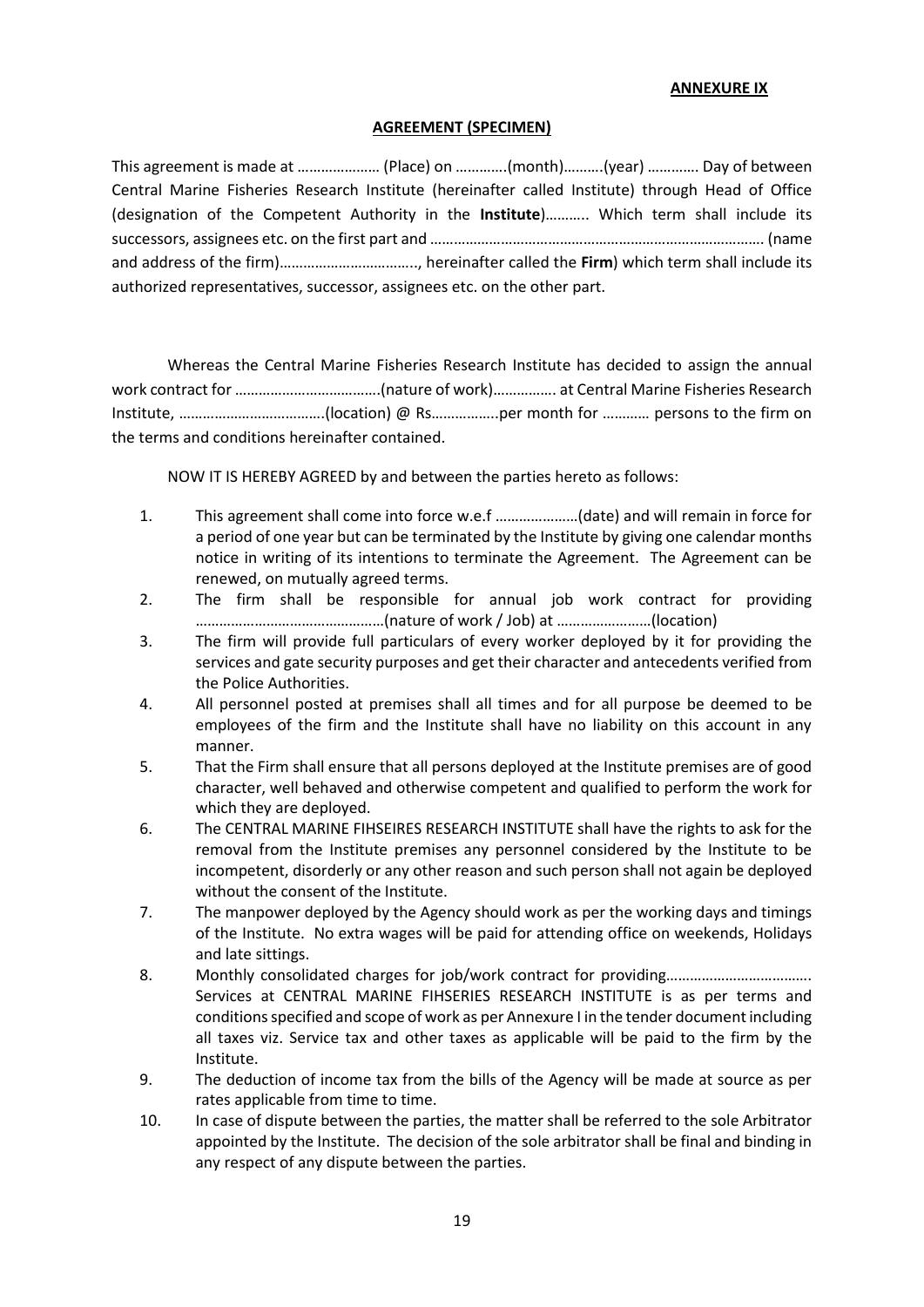- 11. That the Firm shall issue uniforms to all their employees engaged, which they shall wear while on duty (optional).
- 12. The firm shall issue identity card to each of the workers engaged for entry into the Institute premises.
- 13. That the firm shall ensure the successful implementation of the terms and conditions of the agreement by proper control and supervision of the work
- 14. That in case the Firm fails to perform any of the terms and conditions of this agreement or commits any breach of the contract, the Institute may cancel the contract.
- 15. That the Firm agrees to discharge all their legal obligations in respect of their workers in respect of their wages and services conditions and shall also comply with all the rules and regulations and provisions of law in force that may be applicable to them from time to time, viz obligations under Contract Labour (Regulation & Abolition) Act 1970, Workmen's Compensation Act 1943, EPF,ESI & Minimum Wages Act, 1948 etc. Firm agrees to indemnify and keep indemnified the Institute on account of any failure to comply with the obligations under various laws or damage to the Institute due to acts/omissions of Firm.
- 16. It is also agreed that under no circumstances, the volunteers and / or the employees/workmen of the Firm shall be treated, regarded or considered or deemed to be the employees of the Institute and the Firm alone shall be responsible for their remuneration, wages and other benefits etc. Firm shall indemnify and keep indemnified the CENTRAL MARINE FIHSERIES RESEARCH INSTITUTE against any claim that it may have to meet towards the employees/workmen of the Firm. Firm's employees/workmen shall have no claim to absorption / regularization and financial benefits etc. that are admissible to regular employees in the office of the Institute.
- 17. The contract is subject to the conditions that the firm shall comply with all the laws and bye laws of Central Govt., State Govt. as applicable relating to this contract.
- 18. Under no circumstances, the one part/first party shall be made liable for additional monetary involvement than what has been mutually agreed.
- 19. In case of any loss or damage to the property of the Institute which is attributable to the firm, the full damages will be recovered from the firm.
- 20. The firm shall not transfer its right or sub-contract to no one else.
- 21. The Firm or its workers shall not misuse the premises allotted to them for any purpose other than for which the contract is awarded.
- 22. The Firm shall devote its full attention in service to ensure highest quality in all aspects and discharge its obligations under the contract with trust diligently and honestly.
- 23. In case of any accident/loss of life of the workers during discharging duties compensation to be given to the workers, the same shall be borne by the firm.
- 24. There will be surprise checking by an Officer, Shortcomings, if any pointed out by him shall be restored by the contractor within 24 hours of its bringing to this notice.
- 25. The firm shall provide a Co-ordinator for immediate interaction with the organization.
- 26. The contractor must disburse the wages / salary to the contractual staff on last working day of every month through a nationalize bank.
- 27. Wages/salary shall be paid without deduction of any kind except those specified by the Central Govt. by general or special order in this behalf or permissible under the payment of wages Act 1936.
- 28. For releasing payment of every month the contractor has to submit the bill along with the wages register, bank statement (showing account details of the contractual staff employed), details of amount paid (copy of challan) for EPF & ESI of the deployed persons at CMFRI to the Administrative officer, CMFRI, Kochi - 18.
- 29. The terms and conditions and schedule of work as stipulated in the tender notice and enclosed, shall be part of the agreement.